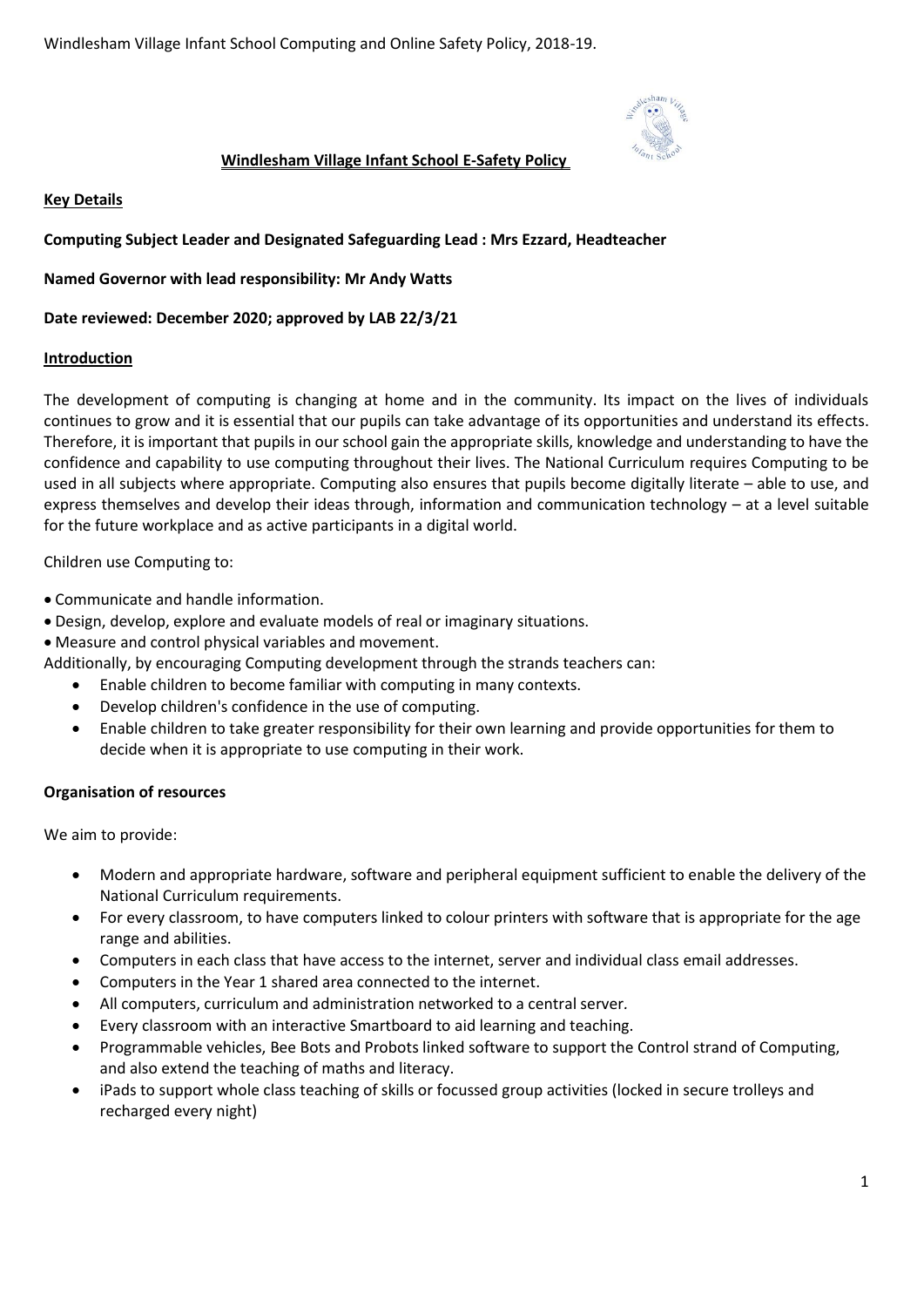#### **Maintenance**

The school acknowledges the need to continually maintain, update and develop its resources and to make progress towards a consistent, compatible system by investing in resources that will effectively deliver the strands of the national curriculum and support the use of computing across the school. Teachers are required to inform the technician of any faults, using the log book in The Officer Manager's Office.

#### **Teaching and Learning**

#### **Early Years Foundation Stage: Understanding the World; Technology**

Children are taught to recognise that a range of technology is used in places such as homes and schools. They select and use technology for particular purposes. It is important in the foundation stage to give children a broad, play-based experience of ICT in a range of contexts, including outdoor play. Computing is not just about computers. Early years learning environments should feature ICT scenarios based on experience in the real world, such as in role play. Children gain confidence, control and language skills through opportunities to explore using resources such as walkietalkie sets and programmable vehicles.

#### **Key stage 1**

Pupils should be taught to:

- understand what algorithms are, how they are implemented as programs on digital devices, and that programs execute by following precise and unambiguous instructions
- create and debug simple programs
- use logical reasoning to predict the behaviour of simple programs
- use technology purposefully to create, organise, store, manipulate and retrieve digital content
- recognise common uses of information technology beyond school
- use technology safely and respectfully, keeping personal information private; identify where to go for help and support when they have concerns about content or contact on the internet or other online technologies

#### **Planning**

We use Purple Mash

- Windlesham Village Infant School identifies that the issues classified within online safety are considerable, but can be broadly categorised into three areas of risk:
	- o **Content:** being exposed to illegal, inappropriate or harmful material
	- o **Contact:** being subjected to harmful online interaction with other users
	- o **Conduct:** personal online behaviour that increases the likelihood of, or causes, harm.

#### **2.2 Links with other policies and practices**

- This policy links with a number of other policies, practices and action plans including:
	- o Online Safety Policy
	- o Anti-bullying policy
	- o Acceptable Use Policies (AUP) and/or the Staff Code of Conduct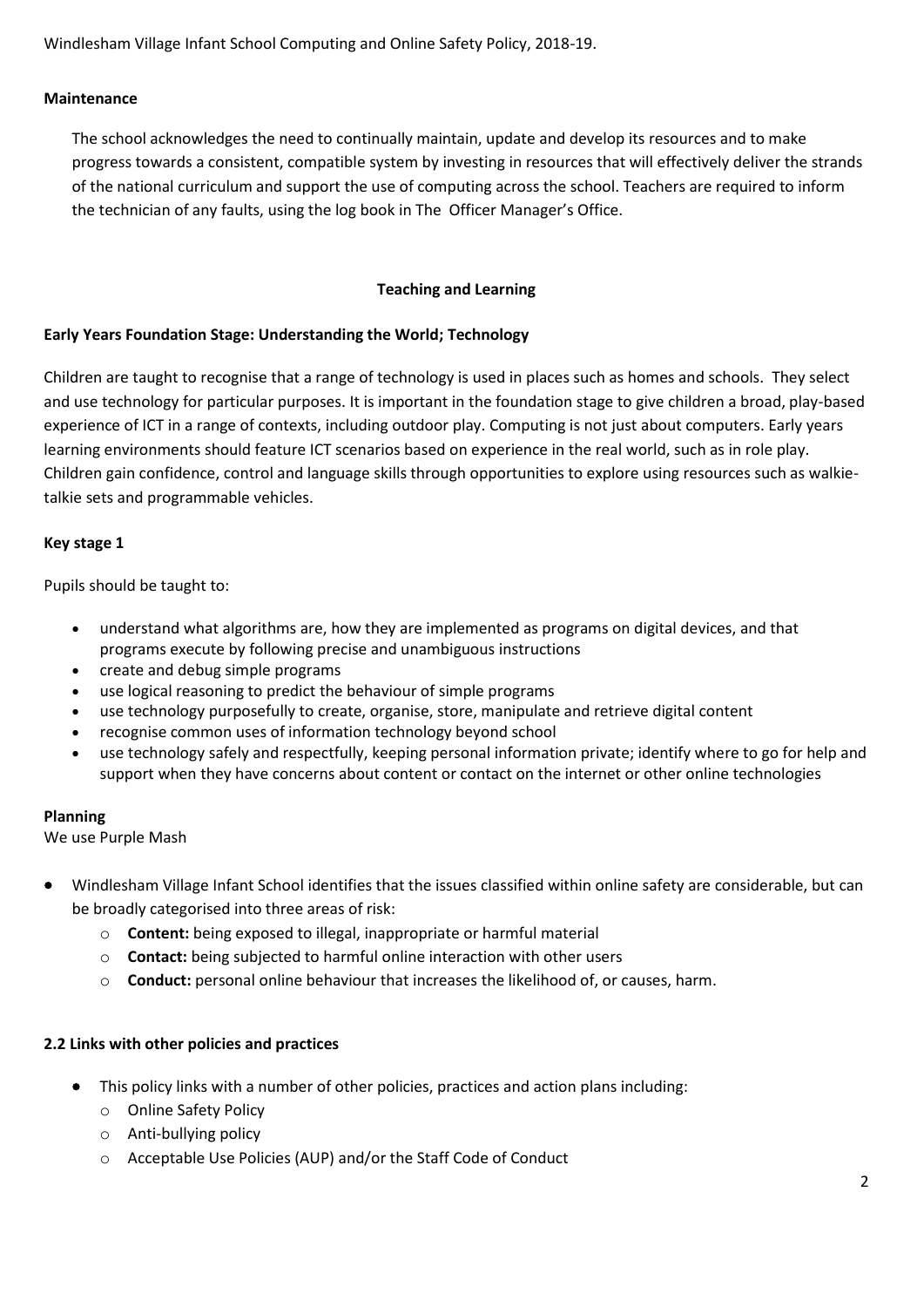- o Behaviour policy
- o Child Protection and Safeguarding Policy
- o Curriculum policies, such as: Personal Social and Health Education (PSHE), and Relationships and Health Education
- o Data security

#### **4.1 The leadership and management team will:**

- Ensure that online safety is viewed as a safeguarding issue and that practice is in line with national and local recommendations and requirements.
- Ensure there are appropriate and up-to-date policies regarding online safety; an Acceptable Use Policy, which covers acceptable use of technology, is included as an appendix of this policy.
- Ensure that suitable and appropriate filtering and monitoring systems are in place.
- Work with the computer technician to monitor the safety and security of school systems and networks.
- Ensure that online safety is embedded within a progressive whole school curriculum, which enables all pupils to develop an age-appropriate understanding of online safety.
- Support the Designated Safeguarding Lead by ensuring they have sufficient time and resources to fulfil their online safety responsibilities.
- Ensure there are robust reporting channels for the school community to access regarding online safety concerns, including internal, local and national support.
- Ensure that appropriate risk assessments are undertaken regarding the safe use of technology. Audit and evaluate online safety practice to identify strengths and areas for improvement.

# **4.2 The Designated Safeguarding Lead (DSL) will:**

- Act as a named point of contact on all online safeguarding issues and liaise with other members of staff or other agencies, as appropriate.
- Keep up-to-date with current research, legislation and trends regarding online safety and communicate this with the school community, as appropriate.
- Ensure all members of staff receive regular, up-to-date and appropriate online safety training.
- Work with staff to coordinate participation in local and national events to promote positive online behaviour, such as Safer Internet Day.
- Ensure that online safety is promoted to parents, carers and the wider community, through a variety of channels and approaches.
- Maintain records of online safety concerns, as well as actions taken, as part of the schools safeguarding recording mechanisms.
- Monitor online safety incidents to identify gaps and trends, and use this data to update the education response, policies and procedures.
- Report online safety concerns, as appropriate, to the management team and Governing Body.
- Work with the leadership team to review and update online safety policies on a regular basis (at least annually) with stakeholder input.
- Meet regularly with the governor with a lead responsibility for online safety.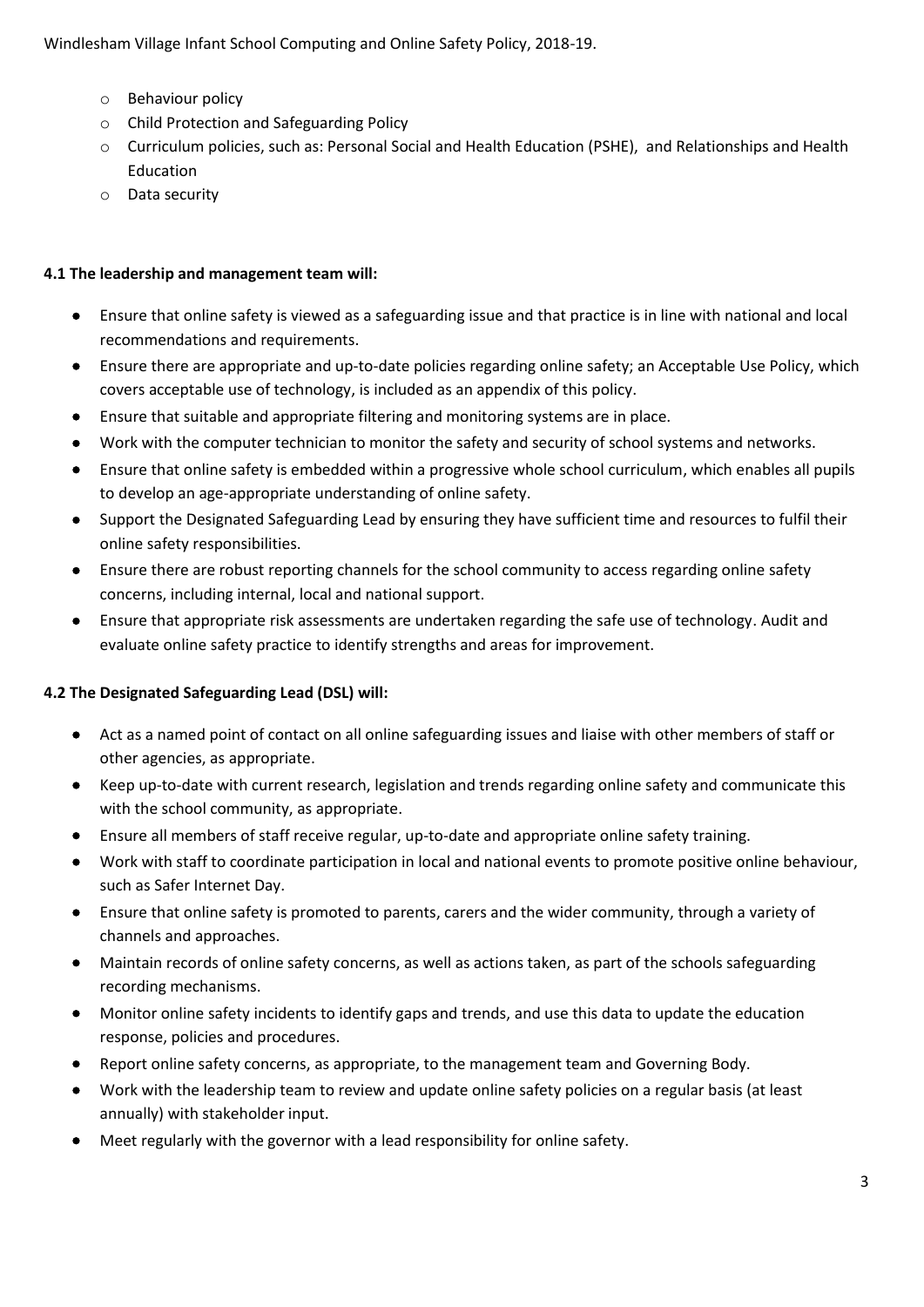# **4.3 It is the responsibility of all members of staff to:**

- Contribute to the development of online safety policies.
- Read and adhere to the online safety policy and Acceptable Use Policy.
- Take responsibility for the security of school systems and the data they use, or have access to.
- Model good practice when using technology and maintain a professional level of conduct in their personal use of technology, both on and off site.
- Embed online safety education in curriculum delivery, wherever possible.
- Have an awareness of a range of online safety issues and how they may be experienced by the children in their care.
- Identify online safety concerns and take appropriate action by following the school's safeguarding policies and procedures.
- Know when and how to escalate online safety issues, including signposting to appropriate support, internally and externally.
- Take personal responsibility for professional development in this area.

# **4.4 It is the responsibility of staff managing the technical environment to:**

- Provide technical support and perspective to the DSL and leadership team, especially in the development and implementation of appropriate online safety policies and procedures.
- Implement appropriate security measures *(including password policies and encryption)* to ensure that the school's IT infrastructure/system is secure and not open to misuse or malicious attack, whilst allowing learning opportunities to be maximised.
- Ensure that the schools filtering policy is applied and updated on a regular basis; responsibility for its implementation is shared with the leadership team.
- Report any filtering breaches to the DSL and leadership team, as well as, the school's Internet Service Provider or other services, as appropriate.
- Ensure that any safeguarding concerns, identified through monitoring or filtering breaches are reported to the DSL, in accordance with the school's safeguarding procedures.

# **4.5 It is the responsibility of pupils (at a level that is appropriate to their individual age, ability and vulnerabilities) to:**

- Engage in age-appropriate online safety education opportunities.
- Contribute to the development of online safety policies.
- Read and adhere to the school Acceptable Use Policy.
- Respect the feelings and rights of others both on and offline.
- Take responsibility for keeping themselves and others safe online.
- Seek help from a trusted adult, if there is a concern online, and support others that may be experiencing online safety issues.

# **4.6 It is the responsibility of parents and carers to:**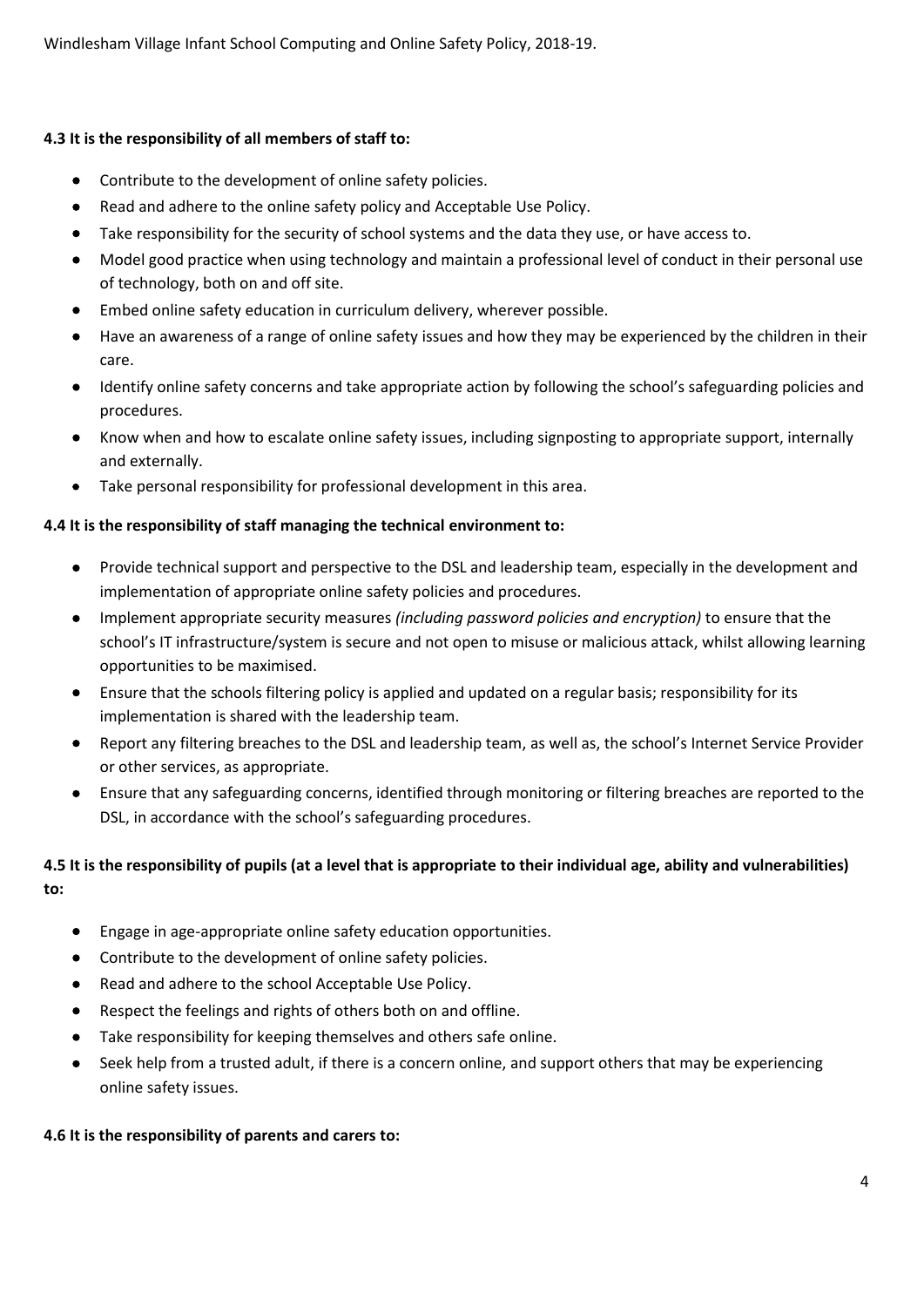- Read the school Acceptable Use Policy and encourage their children to adhere to it.
- Support the school in their online safety approaches by discussing online safety issues with their children and reinforce appropriate, safe online behaviours at home.
- Role model safe and appropriate use of technology and social media.
- Abide by the school's home-school agreement and Acceptable Use Policy. Identify changes in behaviour that could indicate that their child is at risk of harm online.
- Seek help and support from the school, or other appropriate agencies, if they or their child encounter risk or concerns online.
- Use school systems, such as learning platforms, and other network resources, safely and appropriately.
- Take responsibility for their own awareness in relation to the risks and opportunities posed by new and emerging technologies.

#### **5. Education and Engagement Approaches**

#### **5.1 Education and engagement with pupils**

- The school will establish and embed a progressive online safety curriculum throughout the whole school, to raise awareness and promote safe and responsible internet use amongst pupils by:
	- o Ensuring education regarding safe and responsible use precedes internet access.
	- $\circ$  Including online safety in the PSHE, SRE and Computing programmes of study, covering use both at home school and home.
	- $\circ$  Reinforcing online safety messages whenever technology or the internet is in use.
	- o Educating pupils in the effective use of the internet to research; including the skills of knowledge location, retrieval and evaluation.
	- o Teaching pupils to be critically aware of the materials they read and shown how to validate information before accepting its accuracy.
- The school will support pupils to read and understand the Acceptable Use Policy in a way which suits their age and ability by:
	- o Displaying acceptable use posters in all rooms with internet access.
	- o Informing pupils that network and internet use will be monitored for safety and security purposes and in accordance with legislation.
	- o Rewarding positive use of technology by pupils.
	- o Providing online safety education and training as part of the transition programme across the key stages and when moving between establishments.
	- o Seeking pupil voice when writing and developing school online safety policies and practices, including curriculum development and implementation.
	- o Using support, such as external visitors, where appropriate, to complement and support the schools internal online safety education approaches.

# **5.1.1 Vulnerable Pupils**

• Windlesham Village Infant School is aware that some pupils are considered to be more vulnerable online due to a range of factors. This may include, but is not limited to children in care, children with Special Educational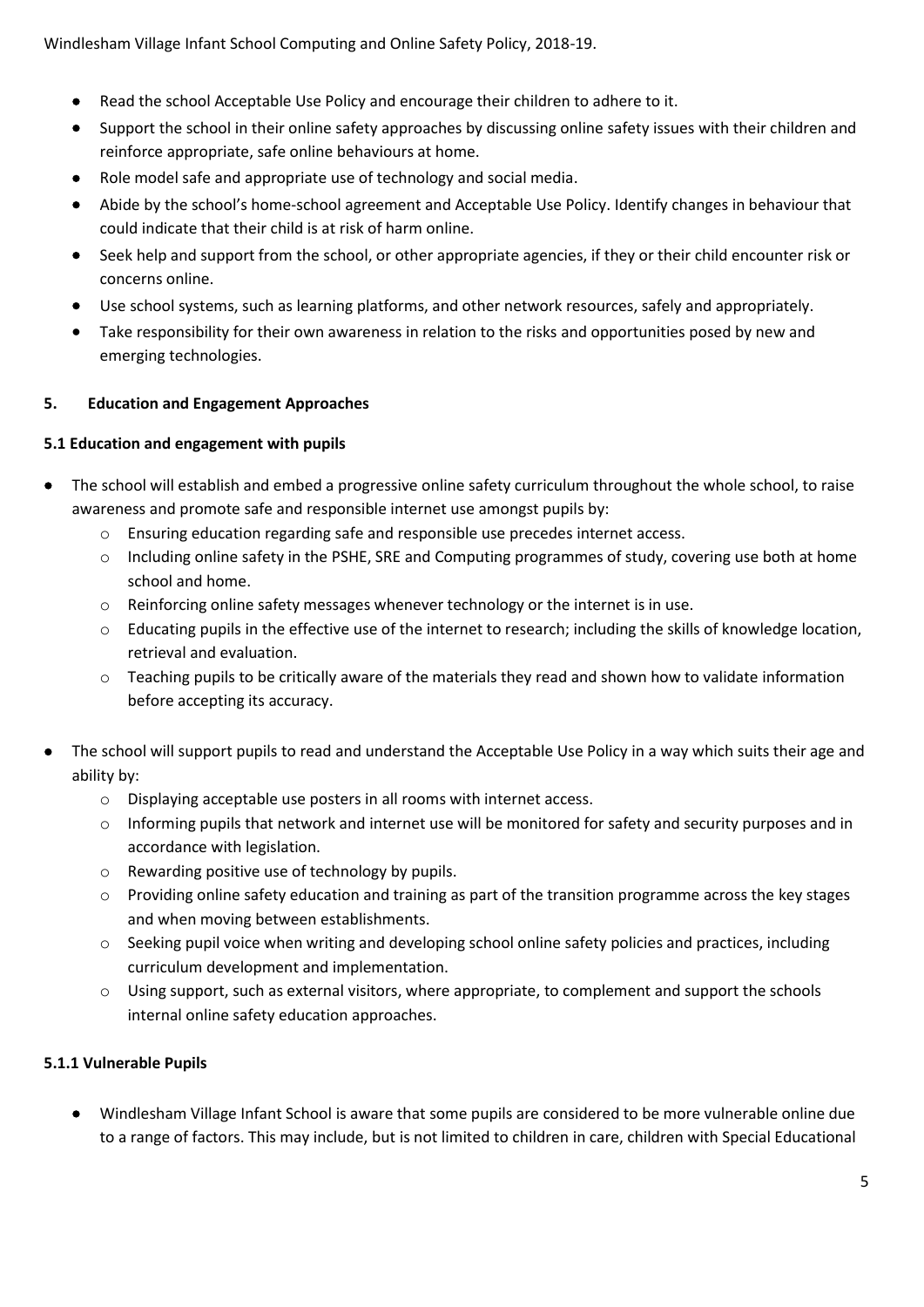Needs and Disabilities (SEND) or mental health needs, children with English as an additional language (EAL) and children experiencing trauma or loss.

- Windlesham Village Infant School will ensure that differentiated and ability- appropriate online safety education, access and support is provided to vulnerable pupils.
- Windlesham Village Infant School will seek input from specialist staff as appropriate, including the SENCO, Child in Care Lead.

## **5.2 Training and engagement with staff**

The school will:

- Provide and discuss the online safety policy with all members of staff as part of induction.
- Provide up-to-date and appropriate online safety training for all staff on a regular basis, with at least annual updates. This will cover the potential risks posed to pupils (Content, Contact and Conduct) as well as our professional practice expectations.
- Make staff aware that school systems are monitored and activity can be traced to individual users; staff will be reminded to behave professionally and in accordance with school's policies when accessing school systems and devices.
- Make staff aware that their online conduct out of school, including personal use of social media, could have an impact on their professional role and reputation within school.
- Highlight useful educational resources and tools which staff should use, according to the age and ability of the pupils.
- Ensure all members of staff are aware of the procedures to follow regarding online safety concerns affecting pupils, colleagues or other members of the school community.

#### **5.3 Awareness and engagement with parents and carers**

- Windlesham Village Infant School recognises that parents and carers have an essential role to play in enabling children to become safe and responsible users of the internet and associated technologies.
- The school will build a partnership approach to online safety with parents and carers by:
	- o Providing information and guidance on online safety in a variety of formats. This will include offering specific online safety awareness training and highlighting online safety at other events such as parent evenings and transition events.
	- o Drawing their attention to the school online safety policy and expectations in newsletters, letters, our prospectus and on our website.
	- o Requesting that they read online safety information as part of joining our school, for example, within our home school agreement.
	- o Requiring them to read the school Acceptable Use Policy and discuss its implications with their children.
	- o Seek their permission to publish photos or learning in local or social media, on our website and for use in slideshows; we will not publish images or learning if families do not give permission.

# **6. Reducing Online Risks**

• Windlesham Village Infant School recognises that the internet is a constantly changing environment with new apps, devices, websites and material emerging at a rapid pace. We will: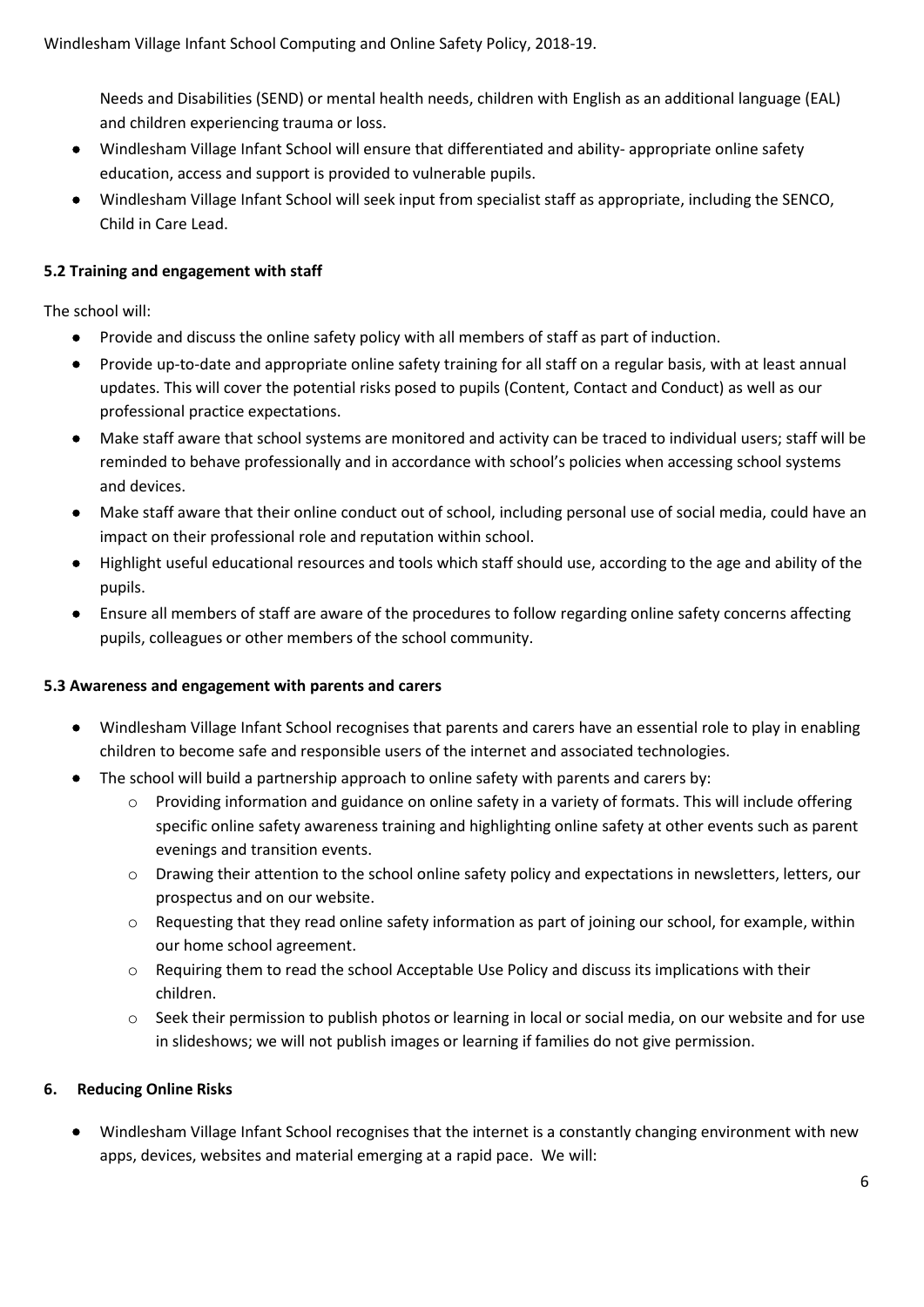- $\circ$  Regularly review the methods used to identify, assess and minimise online risks.
- $\circ$  Examine emerging technologies for educational benefit and undertake appropriate risk assessments before use in school is permitted.
- o Ensure that appropriate filtering and monitoring is in place and take all reasonable precautions to ensure that users can only access appropriate material.
- o Due to the global and connected nature of the internet, it is not possible to guarantee that unsuitable material cannot be accessed via a school computer or device.
- All members of the school community are made aware of the school's expectations regarding safe and appropriate behaviour online and the importance of not posting any content, comments, images or videos which could cause harm, distress or offence to members of the community. This is clearly outlined in the school's Acceptable Use Policy and highlighted through a variety of education and training approaches.

# **7. Safer Use of Technology**

# **7.1 Classroom Use**

- Windlesham Village Infant School uses a wide range of technology. This includes access to:
	- o Computers, laptops, learnpads, notebooks and other digital devices
	- o Internet which may include search engines and educational websites
	- o Email
	- o Games consoles and other games based technologies
	- o Digital cameras
- All school owned devices will be used in accordance with the school's Acceptable Use Policy and with appropriate safety and security measures in place.
- Members of staff will always evaluate websites, tools and apps fully before use in the classroom or recommending for use at home.
- The school will use age appropriate search tools such as *Google Safe Search or CBBC safe search*, following an informed risk assessment, to identify which tool best suits the needs of our community.
- The school will ensure that the use of internet-derived materials, by staff and pupils, complies with copyright law and acknowledge the source of information.
- Supervision of pupils will be appropriate to their age and ability. Pupils' access to the internet will be by adult demonstration, with occasional directly supervised access to specific and approved online materials, which supports the learning outcomes planned for the pupils' age and ability.

# **7.2 Managing Internet Access**

- The school will maintain a written record of users who are granted access to the school's devices and systems.
- All staff, pupils and visitors will read and sign an Acceptable Use Policy before being given access to the school computer system, IT resources or internet.

# **7.3 Filtering and Monitoring**

*Note: A guide for education settings about establishing 'appropriate levels' of filtering and monitoring can be found at: <https://www.saferinternet.org.uk/advice-centre/teachers-and-school-staff/appropriate-filtering-and-monitoring>*

# **7.3.1 Decision Making**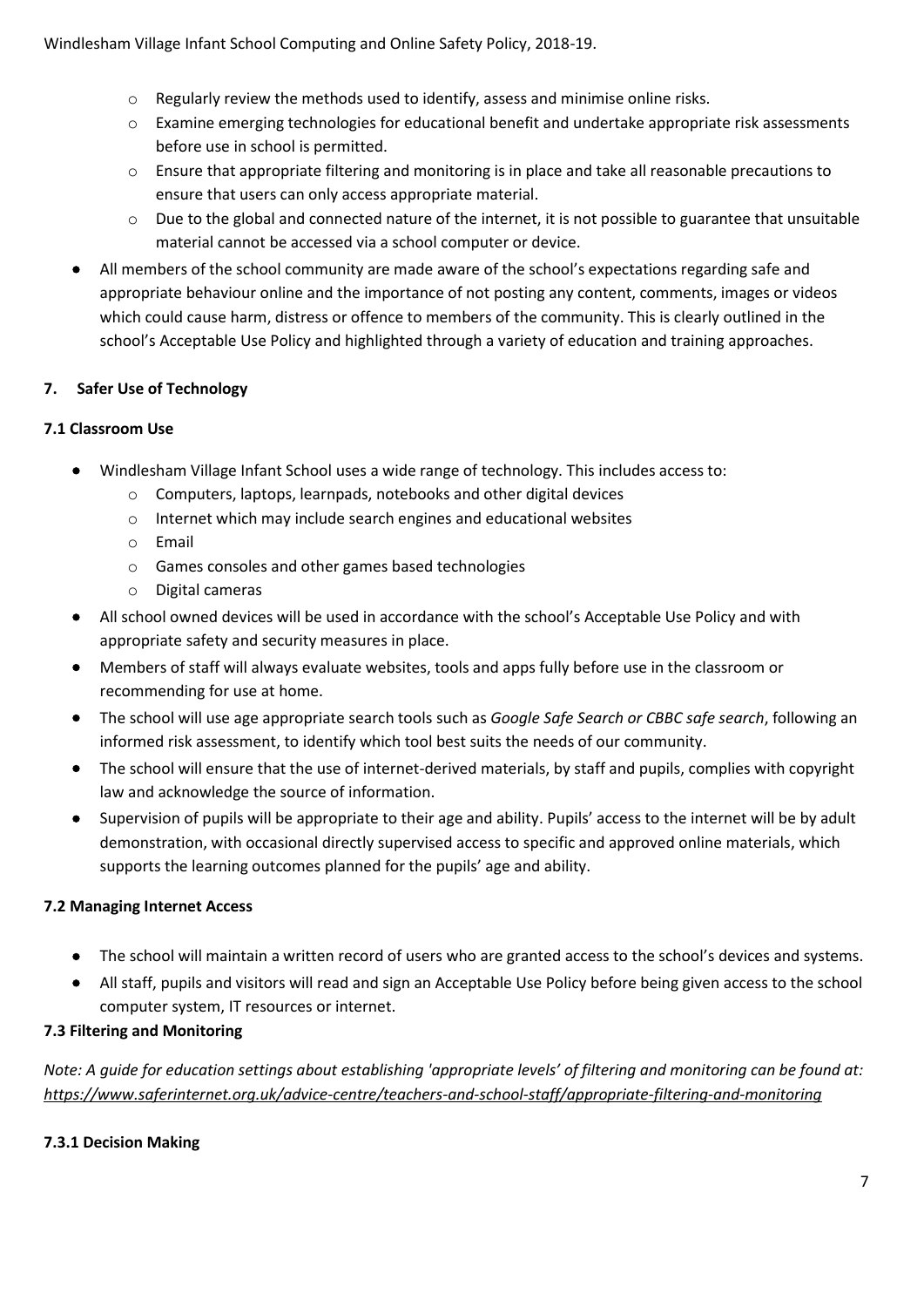- Windlesham Village Infant School governors and leaders have ensured that the school has age and ability appropriate filtering and monitoring in place, to limit children's exposure to online risks.
- The governors and leaders are aware of the need to prevent "over blocking", as that may unreasonably restrict what children can be taught, with regards to online activities and safeguarding.
- The school's decision regarding filtering and monitoring has been informed by a risk assessment, taking into account our school's specific needs and circumstances.
- Changes to the filtering and monitoring approach will be risk assessed by staff with educational and technical experience and, where appropriate, with consent from the leadership team; all changes to the filtering policy are logged and recorded.
- The leadership team will ensure that regular checks are made to ensure that the filtering and monitoring methods are effective and appropriate.
- All members of staff are aware that they cannot rely on filtering and monitoring alone to safeguard pupils; effective classroom management and regular education about safe and responsible use is essential.

# **7.3.2 Filtering**

- The school uses educational broadband connectivity through Unicorn
- The school uses Smooth Wall (provided by Unicorn) which blocks sites which can be categorised as: pornography, racial hatred, extremism, gaming and sites of an illegal nature. (*Edit to reflect school decisions e.g. what categories are or are not blocked*).
	- o The school filtering system blocks all sites on the [Internet Watch Foundation](https://www.iwf.org.uk/) (IWF) list.
- The school works with Unicorn and Smooth Wall to ensure that our filtering policy is continually reviewed.

# *Dealing with Filtering breaches*

- The school has a clear procedure for reporting filtering breaches.
	- $\circ$  If pupils discover unsuitable sites, they will be required to turn off monitor/screen and report the concern immediate to a member of staff.
	- o The member of staff will report the concern (including the URL of the site if possible) to the Designated Safeguarding Lead and/or technical staff.
	- o The breach will be recorded and escalated as appropriate.
	- o Parents/carers will be informed of filtering breaches involving their child.
- Any material that the school believes is illegal will be reported immediately to the appropriate agencies, such as: Surrey Police or CEOP.

# **7.3.4 Monitoring**

- The school will appropriately monitor internet use on all school owned or provided internet enabled devices. This is achieved by physical monitoring (supervision), monitoring internet and web access (reviewing logfile information).
- The school has a clear procedure for responding to concerns identified via monitoring approaches e.g. DSL will respond in line with the Child Protection and Safeguarding Policy
- All users will be informed that use of school systems can be monitored and that all monitoring will be in line with data protection, human rights and privacy legislation.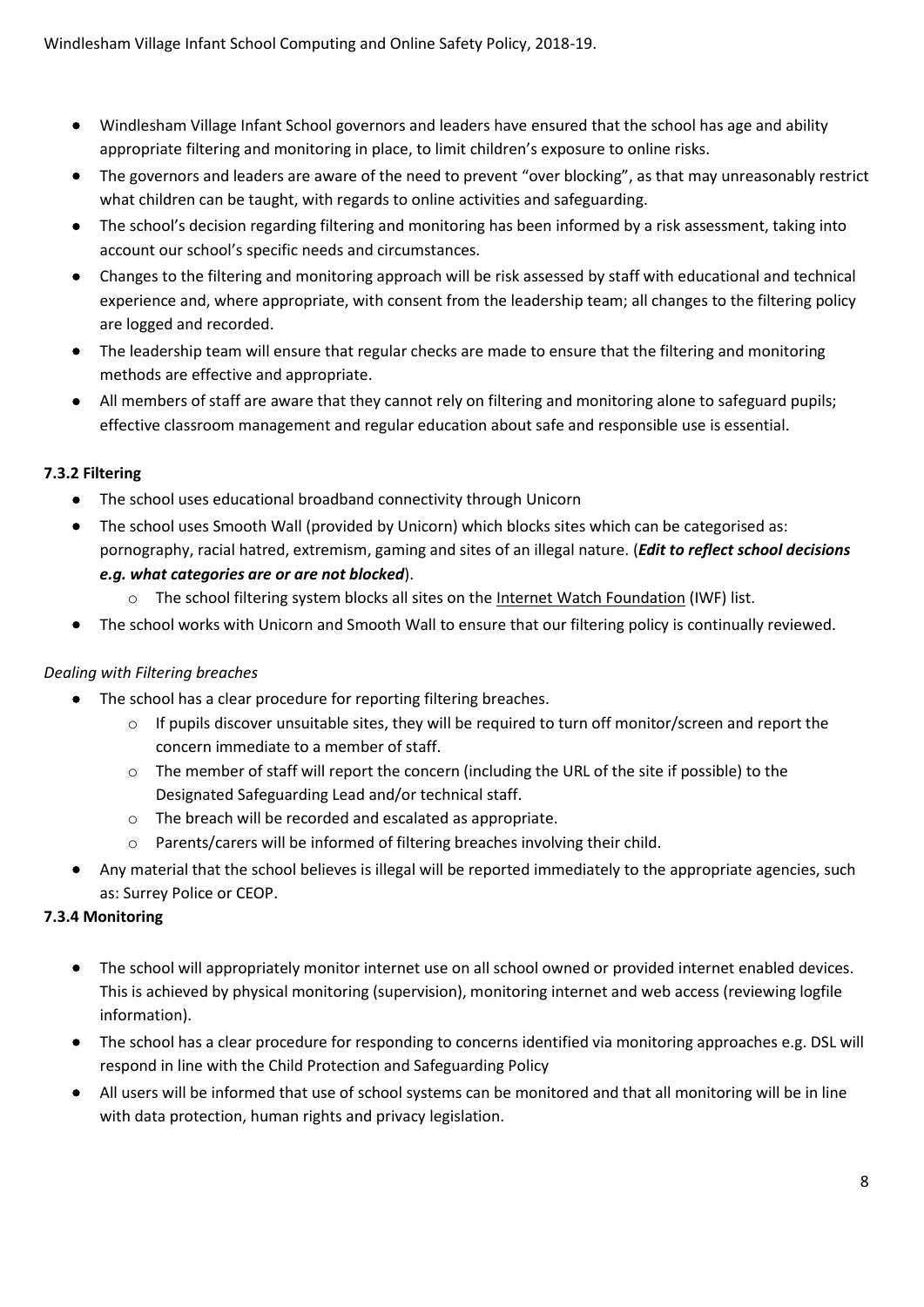# **7.4 Managing Personal Data Online**

• Personal data will be recorded, processed, transferred and made available online in accordance with the Data Protection Act 1998.

#### **7.5 Security and Management of Information Systems**

- The school takes appropriate steps to ensure the security of our information systems, including
	- o Virus protection being updated regularly.
	- $\circ$  Encryption for personal data sent over the Internet or taken off site (such as via portable media storage) or access via appropriate secure remote access systems.
	- $\circ$  Not using portable media without specific permission; portable media will be checked by an anti-virus /malware scan before use.
	- o Not downloading unapproved software to work devices or opening unfamiliar email attachments.
	- o Regularly checking files held on the school's network,
	- o The appropriate use of user logins and passwords to access the school network.
		- Specific user logins and passwords will be enforced for Year 1 and Year 2 users, with a cohort login.
	- o All users are expected to log off or lock their screens/devices if systems are unattended.

#### **7.5.1 Password policy**

- All members of staff will have their own unique username and private passwords to access school systems; members of staff are responsible for keeping their password private.
- We require all users to:
	- o Use strong passwords for access into our system.
	- o Change their passwords regularly.
	- $\circ$  Always keep their password private; users must not share it with others or leave it where others can find it.
	- o Not to login as another user at any time.

#### **7.6 Managing the Safety of the School Website**

- The school will ensure that information posted on our website meets the requirements as identified by the Department for Education (DfE).
- The school will ensure that our website complies with guidelines for publications including: accessibility; data protection; respect for intellectual property rights; privacy policies and copyright.
- Staff or pupils' personal information will not be published on our website; the contact details on the website will be the school address, email and telephone number.
- The administrator account for the school website will be secured with an appropriately strong password.
- The school will post appropriate information about safeguarding, including online safety, on the school website for members of the community.

#### **7.7 Publishing Images and Videos Online**

• The school will ensure that all images and videos shared online are used in accordance with the associated polices, including (but not limited to): Data security, Acceptable Use Policy, Staff Code of Conduct.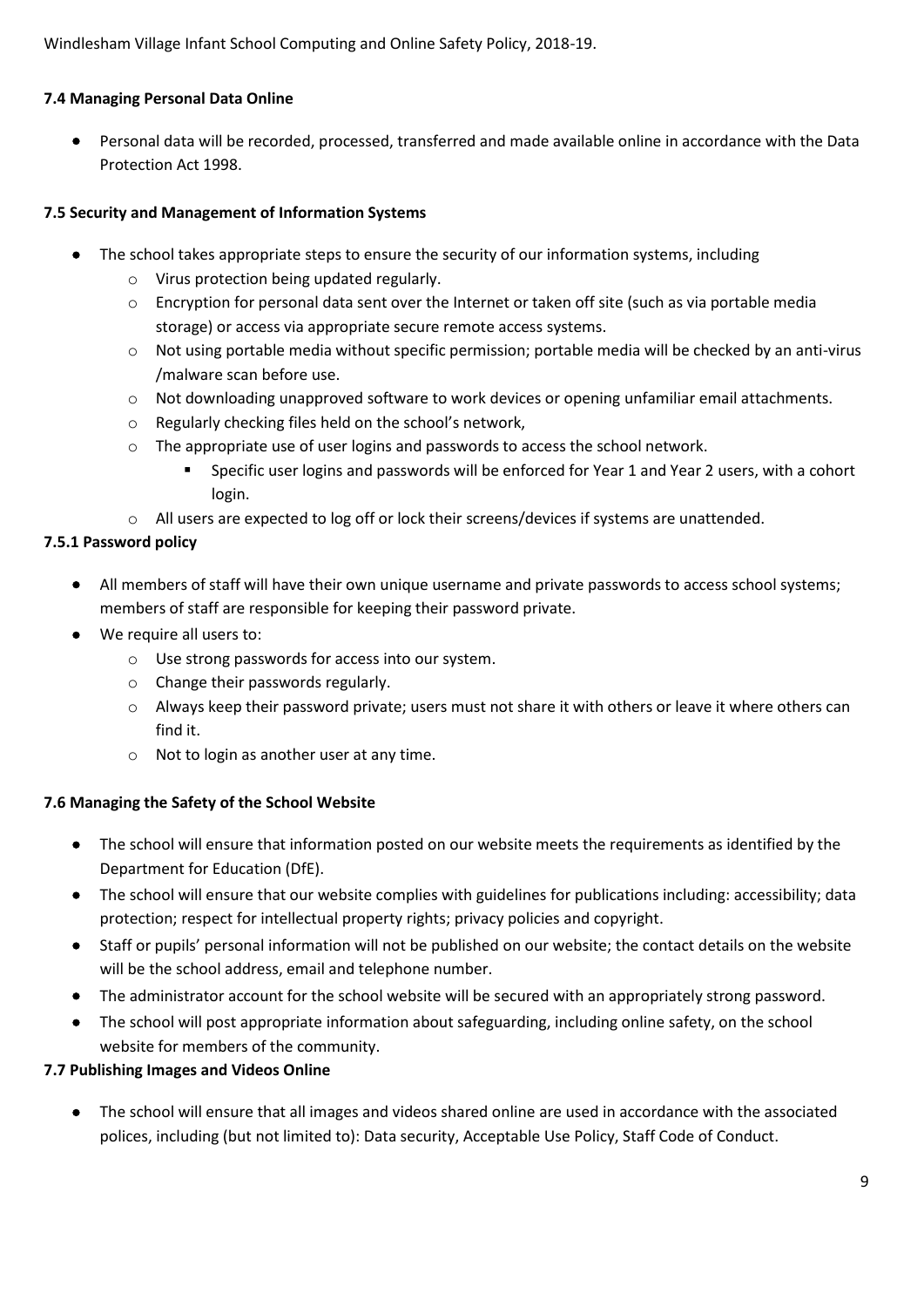- **7.8 Managing Email**Access to school email systems will always take place in accordance with Data protection legislation and in line with other school policies.
- The forwarding of any chain messages/emails is not permitted. Spam or junk mail will be blocked and reported to the email provider.
- Any electronic communication which contains sensitive or personal information will only be sent using secure and encrypted email.
- School email addresses and other official contact details will not be used for setting up personal social media accounts.
- Members of the school community will immediately tell the Headteacher if they receive offensive communication, and this will be recorded in the school safeguarding files/records.
- Excessive social email use can interfere with teaching and learning and will be restricted; access to external personal email accounts may be blocked in school.

# **7.8.1 Staff**

- The use of personal email addresses by staff for any official school business is not permitted.
- All members of staff are provided with a specific school email address, to use for all official communication.
- Members of staff are encouraged to have an appropriate work life balance when responding to email, especially if communication is taking place between staff and pupils and parents. As a general guide, such emails will use the office@ address.

# **7.8.2 Pupils**

Whole-class or group emails may be used for communication outside of the school, using the class teacher's address, or that of the office.

# **7.9 Management of Applications (apps) used to Record Children's Progress**

- The school uses Tapestry to track pupils progress in Yr R; this is relatively new to the school but in time, we plan to share appropriate information with parents and carers.
- The headteacher is ultimately responsible for the security of any data or images held of children. As such, they will ensure that the use of tracking systems is appropriately risk assessed prior to use, and that they are used in accordance with data protection legislation
- In order to safeguard pupils data:
	- o Only school issued devices will be used for apps that record and store children's personal details, attainment or photographs.
	- $\circ$  Personal staff mobile phones or devices will not be used to access or upload content to any apps which record and store children's personal details, attainment or images.
	- o School devices will be appropriately encrypted if taken off site, to reduce the risk of a data security breach, in the event of loss or theft.
	- $\circ$  All users will be advised regarding safety measures, such as using strong passwords and logging out of systems.
	- o Parents and carers will be informed of the expectations regarding safe and appropriate use, prior to being given access; for example, not sharing passwords or images.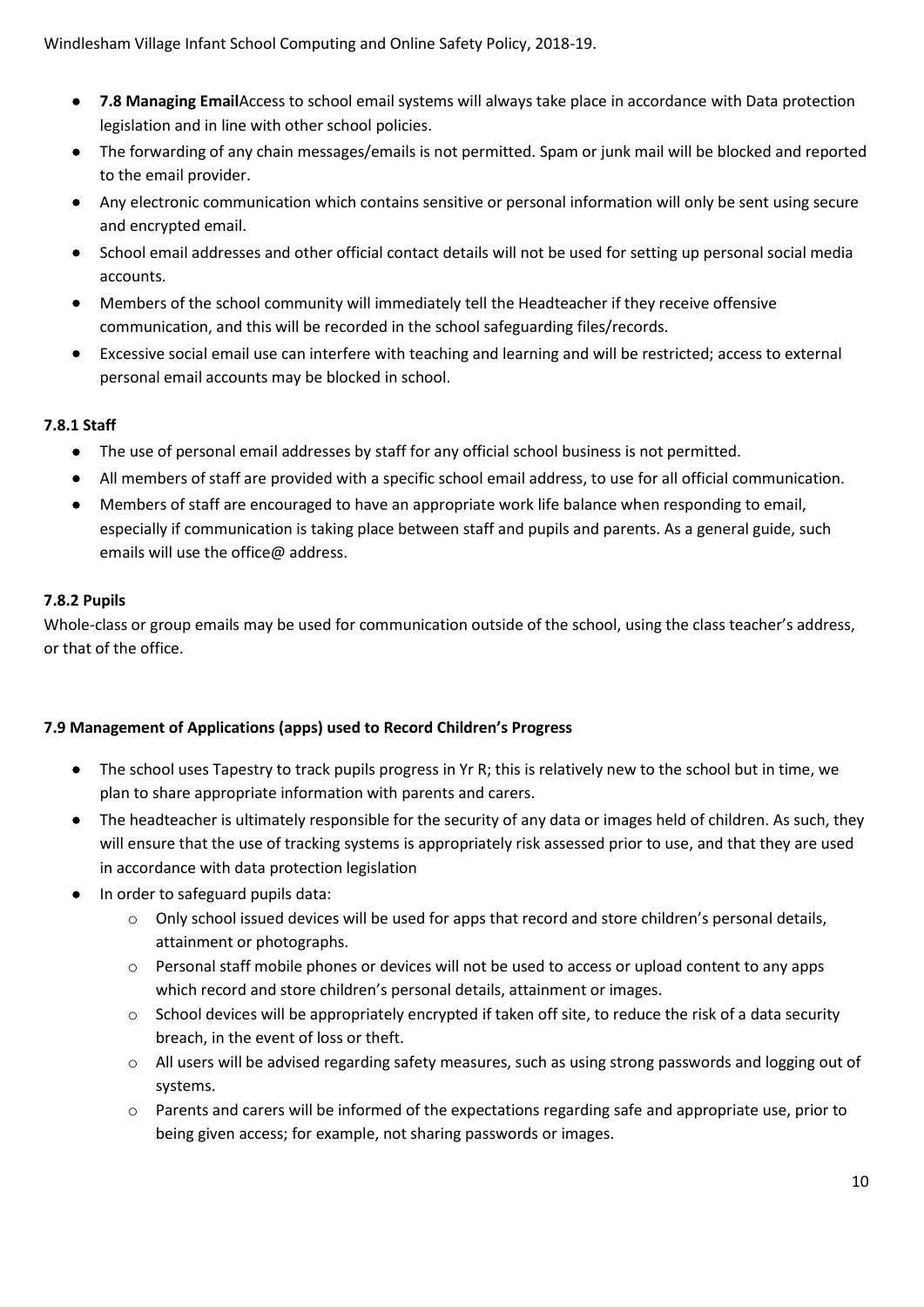#### **8. Social Media**

#### **8.1 Expectations**

- The expectations' regarding safe and responsible use of social media applies to all members of Windlesham Village Infant School community.
- The term social media may include (but is not limited to): blogs; wikis; social networking sites; forums; bulletin boards; online gaming; apps; video/photo sharing sites; chatrooms and instant messenger.
- All members of Windlesham Village Infant School community are expected to engage in social media in a positive, safe and responsible manner, at all times.
- All members of Windlesham Village Infant School community are advised **not** to publish specific and detailed private thoughts, concerns, pComputingures or messages on any social media services, especially content that may be considered threatening, hurtful or defamatory to others.
- Pupil access to social media whilst using school provided devices and systems on site is not permitted.
- The use of social media during school hours for personal use is not permitted, unless a member of staff is using their mobile 'phone during their break.
- Inappropriate or excessive use of social media during school/work hours or whilst using school devices may result in disciplinary or legal action and/or removal of internet facilities.
- Concerns regarding the online conduct of any member of Windlesham Village Infant School community on social media, should be reported to the school and will be managed in accordance with our Anti-bullying, Allegations against staff, Behaviour and Child Protection policies.

#### **8.2 Staff Personal Use of Social Media**

- The safe and responsible use of social networking, social media and personal publishing sites will be discussed with all members of staff as part of staff induction and will be revisited and communicated via regular staff training opportunities.
- Safe and professional behaviour will be outlined for all members of staff (including volunteers) as part of the staff Code of Conduct within the Acceptable Use Policy.

# *Reputation*

- All members of staff are advised that their online conduct on social media can have an impact on their role and reputation within school. Civil, legal or disciplinary action may be taken if they are found to bring the profession or institution into disrepute, or if something is felt to have undermined confidence in their professional abilities.
- All members of staff are advised to safeguard themselves and their privacy when using social media sites. Advice will be provided to staff via staff training and by sharing appropriate guidance and resources on a regular basis. This will include (but is not limited to):
	- o Setting the privacy levels of their personal sites as strictly as they can.
	- o Being aware of location sharing services.
	- o Opting out of public listings on social networking sites.
	- o Logging out of accounts after use.
	- o Keeping passwords safe and confidential.
	- o Ensuring staff do not represent their personal views as that of the school.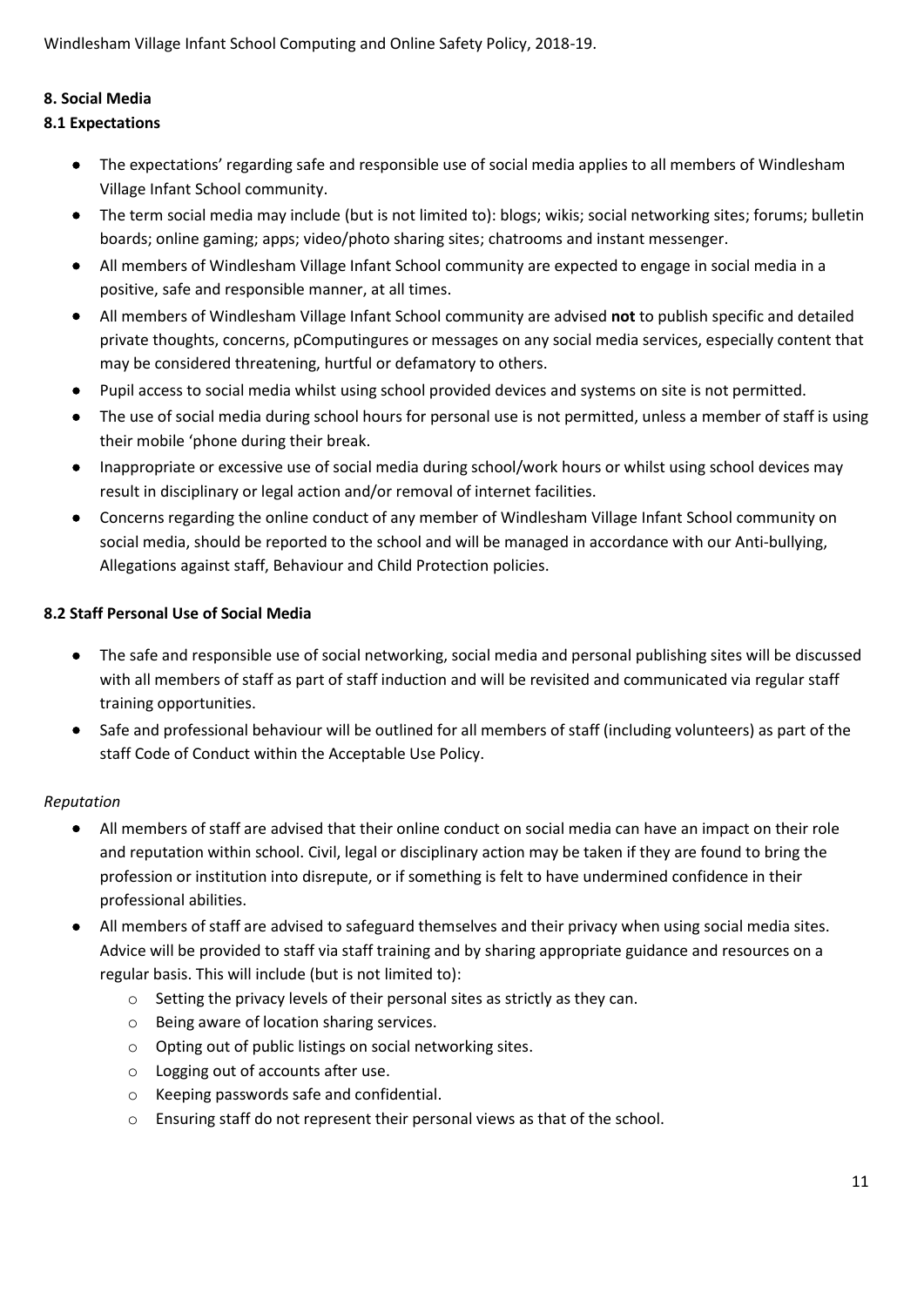- Members of staff are encouraged not to identify themselves as employees of Windlesham Village Infant School on their personal social networking accounts. This is to prevent information on these sites from being linked with the school and also to safeguard the privacy of staff members.
- All members of staff are encouraged to carefully consider the information, including text and images, they share and post online and to ensure that their social media use is compatible with their professional role and is in accordance with schools policies and the wider professional and legal framework.
	- $\circ$  Information and content that staff members have access to as part of their employment, including photos and personal information about pupils and their family members or colleagues will not be shared or discussed on social media sites.
- Members of staff will notify the Leadership Team immediately if they consider that any content shared on social media sites conflicts with their role in the school.

# *Communicating with pupils and parents and carers*

- All members of staff are advised not to communicate with or add as 'friends' any current or past pupils or current or past pupils' family members via any personal social media sites, applications or profiles.
	- o Any pre-existing relationships or exceptions that may compromise this will be discussed with Designated Safeguarding Lead and/or the headteacher. For example, some of our staff live in the locality or are connected to the community through family links.
- Staff will not use personal social media accounts to make contact with pupils or parents, nor should any contact be accepted, except in circumstance whereby prior approval has been given by the Headteacher.
- Any communication from pupils and parents received on personal social media accounts will be reported to the schools Designated Safeguarding Lead.

#### **8.3 Pupils' Personal Use of Social Media**

- The school is aware that many popular social media sites state that they are not for children under the age of 13, therefore the school will not create accounts specifically for children under this age.
- Any concerns regarding pupils' use of social media at home will be dealt with in accordance with existing school policies including anti-bullying and behaviour. Concerns will also be raised with parents/carers as appropriate, particularly when concerning underage use of social media sites or tools.

# **8.4 Official Use of Social Media**

- Windlesham Village Infant School official social media channels are Twitter & Facebook page.
- The official use of social media sites, by the school, only takes place with clear educational or community engagement objectives, with specific intended outcomes.
	- $\circ$  The official use of social media as a communication tool has been formally risk assessed and approved by the Headteacher.
	- o Leadership staff have access to account information and login details for the social media channels, in case of emergency, such as staff absence.
- Official school social media channels have been set up as distinct and dedicated social media sites or accounts for educational or engagement purposes only.
	- o Staff use school provided email addresses to register for and manage any official school social media channels.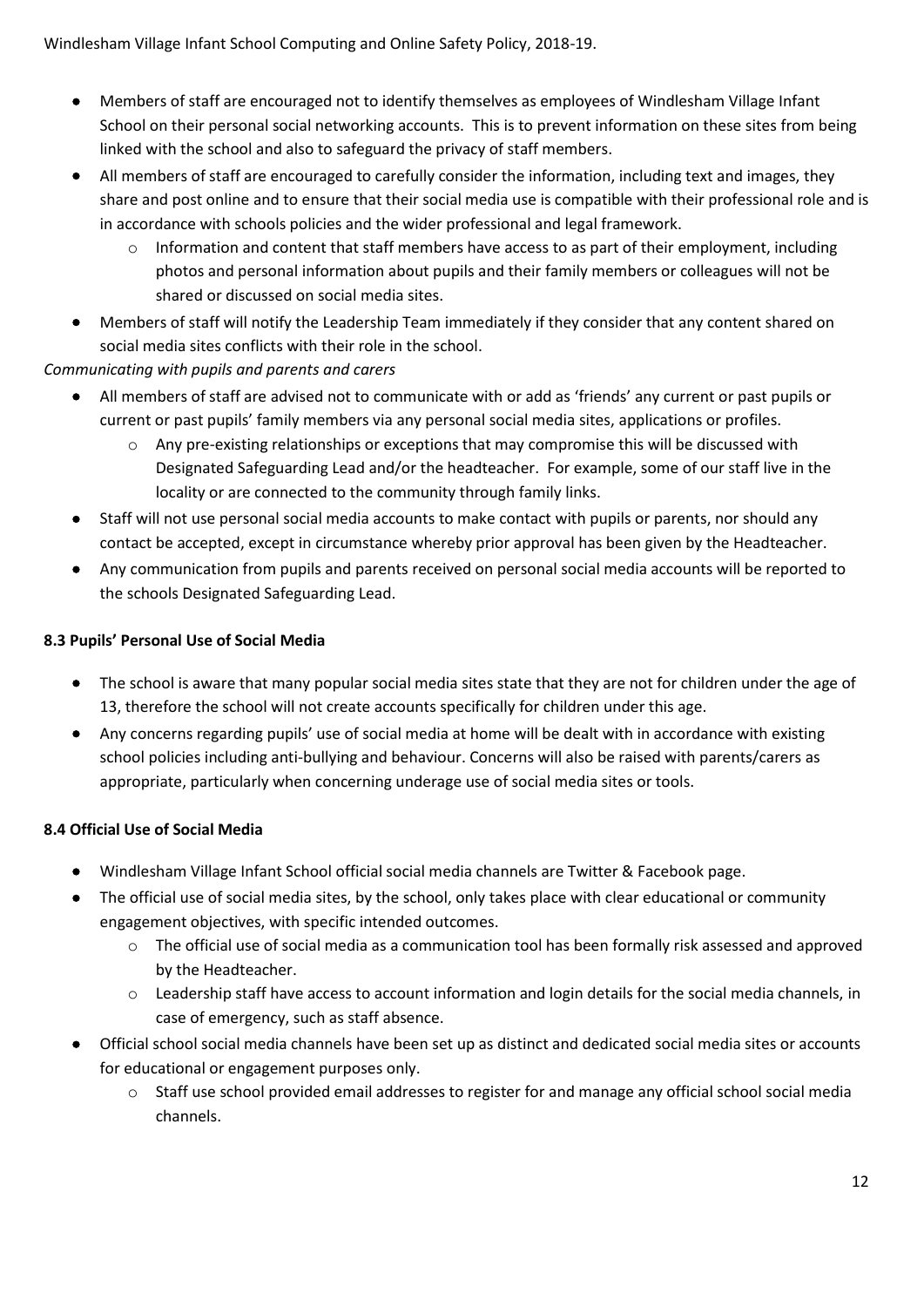- $\circ$  Official social media sites are suitably protected and, where possible, run and linked to/from the school website.
- $\circ$  Public communications on behalf of the school will, where appropriate and possible, be read and agreed by at least one other colleague.
- Official social media use will be conducted in line with existing policies, including: Anti-bullying, Data protection, Confidentiality and Child Protection.
- All communication on official social media platforms will be clear, transparent and open to scrutiny.
- Parents, carers and pupils will be informed of any official social media use, along with expectations for safe use and action taken to safeguard the community.
- Parents and carers will be informed of any official social media use with pupils and written parental consent will be obtained, as required.
- The school will ensure that any official social media use does not exclude members of the community who are unable or unwilling to use social media channels.

# *Staff expectations*

- Members of staff who follow and/or like the school social media channels will be advised to use dedicated professionals accounts, where possible, to avoid blurring professional boundaries.
- If members of staff are participating in online social media activity as part of their capacity as an employee of the school, they will:
	- o Sign the school's Social media acceptable use policy.
	- o Be professional at all times and aware that they are an ambassador for the school.
	- o Disclose their official role and/or position, but make it clear that they do not necessarily speak on behalf of the school.
	- o Be responsible, credible, fair and honest at all times and consider how the information being published could be perceived or shared.
	- o Always act within the legal frameworks they would adhere to within the workplace, including: Libel, Defamation, Confidentiality, Copyright, Data protection and Equalities laws.
	- o Ensure that they have appropriate written consent before posting images on the official social media channel.
	- o Not disclose information, make commitments or engage in activities on behalf of the school unless they are authorised to do so.
	- o Not engage with any direct or private messaging with current pupils, parents and carers (see 8.2).
	- o Inform their line manager, the Designated Safeguarding Lead and/or the Headteacher of any concerns, such as criticism, inappropriate content or contact from pupils.

# **9. Use of Personal Devices and Mobile Phones**

• Windlesham Village Infant School recognises that personal communication through mobile technologies is an accepted part of everyday life for staff and parents/carers, but technologies need to be used safely and appropriately within school.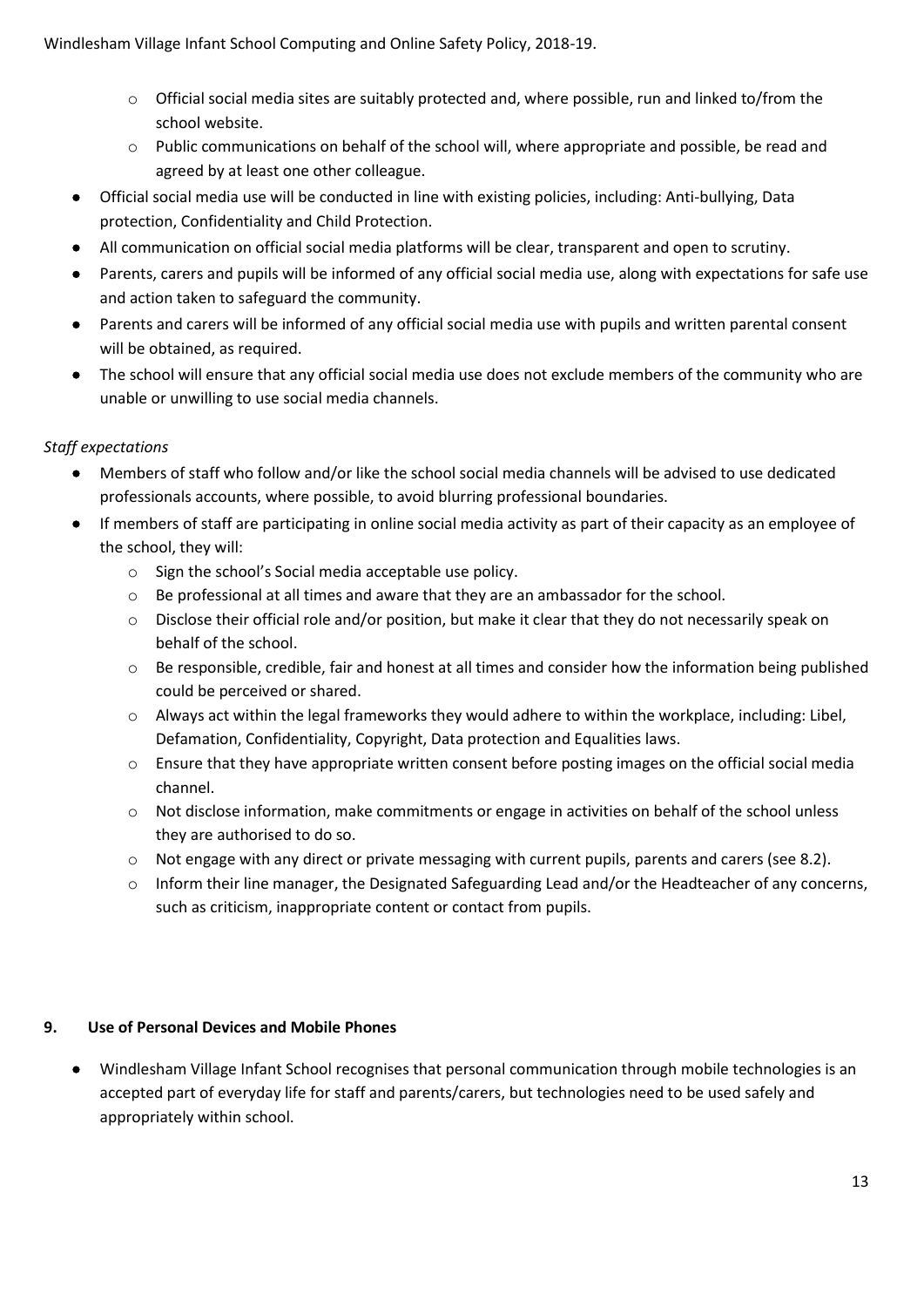#### **9.1 Expectations**

- All use of personal devices and mobile phones will take place in accordance with the law and other appropriate school policies, including, but not limited to: Anti-bullying, Behaviour, Staff Code of Conduct and Child Protection.
- Electronic devices of any kind that are brought onto site are the responsibility of the user at all times.
	- o All members of Windlesham Village Infant School community are advised to take steps to protect their mobile phones or devices from loss, theft or damage; the school accepts no responsibility for the loss, theft or damage of such items on school premises.
	- o All members of Windlesham Village Infant School community are advised to use passwords/pin numbers to ensure that unauthorised calls or actions cannot be made on their phones or devices; passwords and pin numbers should be kept confidential and mobile phones and personal devices should not be shared.
- Mobile phones and personal devices are not permitted to be used in specific areas within the school site such as classrooms and toilets.
- The sending of abusive or inappropriate messages/ content via mobile phones or personal devices is forbidden by any member of the community; any breaches will be dealt with as part of our Behaviour policy.
- All members of Windlesham Village Infant School community are advised to ensure that their mobile phones and personal devices do not contain any content which may be considered to be offensive, derogatory or would otherwise contravene the school Behaviour or Child protection policies.

#### **9.2 Staff Use of Personal Devices and Mobile Phones**

- Members of staff will ensure that use of personal phones and devices takes place in accordance with the law, as well as, relevant school policy and procedures, such as: Confidentiality, Child protection, Data security and Acceptable use.
- Staff will be advised to:
	- o Keep mobile phones and personal devices in a safe and secure place during lesson time, locked in a locker/drawer
	- o Keep mobile phones and personal devices switched off or switched to 'silent' mode during lesson times.
	- o Ensure that Bluetooth or other forms of communication (such as 'airdrop') are hidden or disabled during lesson times.
	- o Not use personal devices during teaching periods, unless written permission has been given by the headteacher, such as in emergency circumstances.
	- o Ensure that any content bought onto site via mobile phones and personal devices are compatible with their professional role and expectations.
- Members of staff are not permitted to use their own personal phones or devices for contacting pupils or parents and carers.
	- o Any pre-existing relationships, which could undermine this, will be discussed with the Designated Safeguarding Lead , who is the Headteacher.
- Staff will not use personal devices, such as: mobile phones, tablets or cameras:
	- o To take photos or videos of pupils and will only use work-provided equipment for this purpose.
	- o Directly with pupils, and will only use work-provided equipment during lessons/educational activities.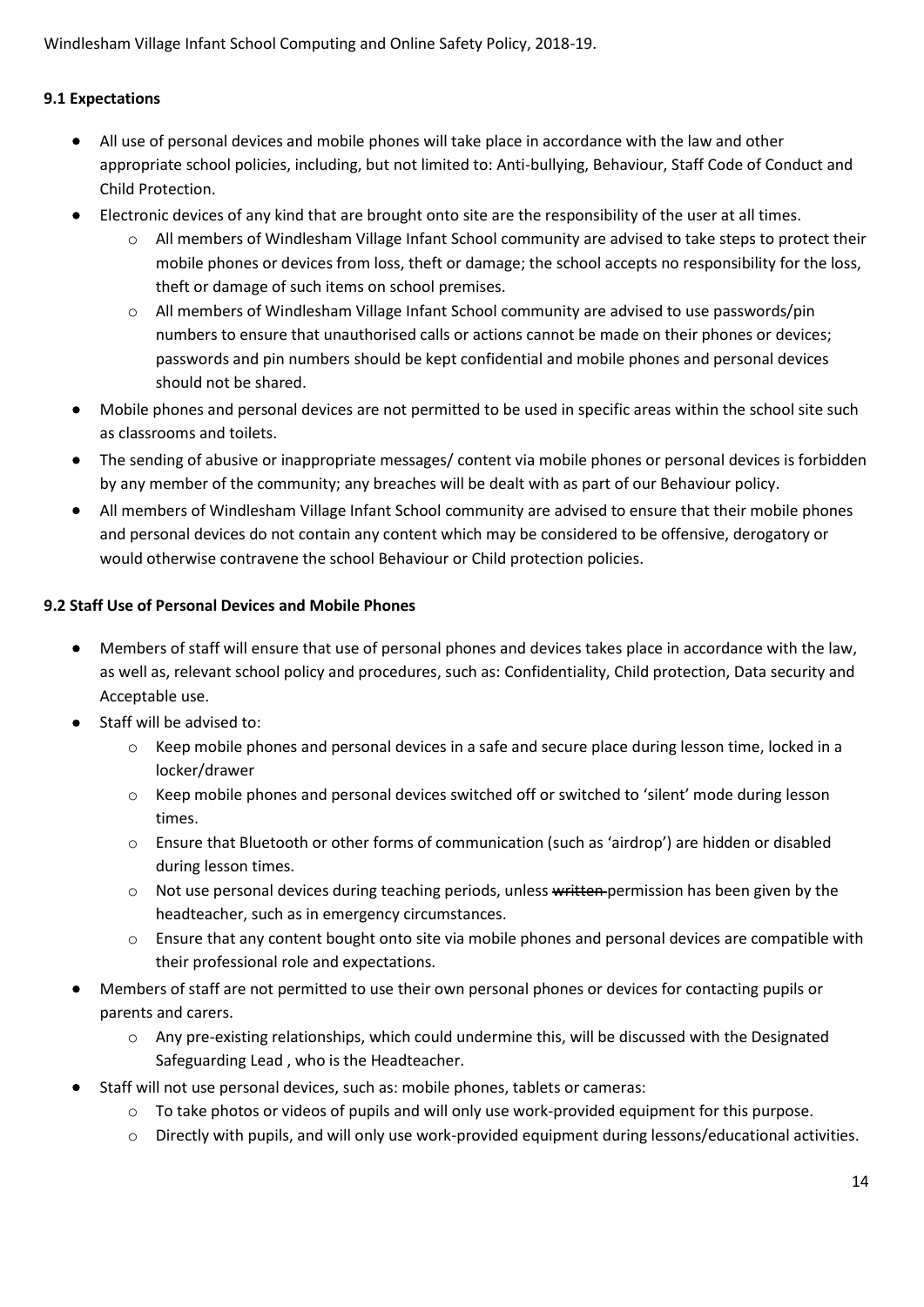- If a member of staff breaches the school policy, action will be taken in line with the school behaviour and allegations policy
	- o If a member of staff is thought to have illegal content saved or stored on a mobile phone or personal device or have committed a criminal offence, the police will be contacted.

#### **9.4 Visitors' Use of Personal Devices and Mobile Phones**

- Parents, carers and visitors (including volunteers and contractors) must use their mobile phones and personal devices in accordance with the school's Acceptable Use Policy and other associated policies, such as: Antibullying, Behaviour, Child protection .
- The school will ensure appropriate signage and information is provided to inform parents, carers and visitors of expectations of use. Devices and Mobile Phones are not to be used by Parents, carers and visitors in the classrooms or toilets.
- Members of staff are expected to challenge visitors if they have concerns and will always inform the Designated Safeguarding Lead of any breaches of school policy.

#### **10. Responding to Online Safety Incidents and Concerns**

- All members of the school community will be made aware of the reporting procedure for online safety concerns, including: breaches of filtering, youth produced sexual imagery (sexting), cyberbullying and illegal content.
- All members of the community must respect confidentiality and the need to follow the official school procedures for reporting concerns. Pupils, parents and staff will be informed of the school's complaints procedure and staff will be made aware of the whistleblowing procedure.
- The school requires staff, parents, carers and pupils to work in partnership to resolve online safety issues.
- After any investigations are completed, the school will debrief, identify lessons learnt and implement any policy or curriculum changes as required.
- If the school is unsure how to proceed with an incident or concern, the DSL will seek advice from the Education Safeguarding Team.
- Where there is suspicion that illegal activity has taken place, the school will contact the Education Safeguarding Team or Surrey Police using 101, or 999 if there is immediate danger or risk of harm.
- If an incident or concern needs to be passed beyond the school community (for example if other local schools are involved or the public may be at risk), the school will speak with Surrey Police and/or the Education Safeguarding Team first, to ensure that potential investigations are not compromised.

#### **10.1 Concerns about Pupils Welfare**

- The DSL will be informed of any online safety incidents involving safeguarding or child protection concerns.
- The DSL will record these issues in line with the school's Child Protection and Safeguarding Policy.
- The DSL will ensure that online safety concerns are escalated and reported to relevant agencies in line with the Surrey Safeguarding Children Board thresholds and procedures.
- The school will inform parents and carers of any incidents or concerns involving their child, as and when required.

#### **10.2 Staff Misuse**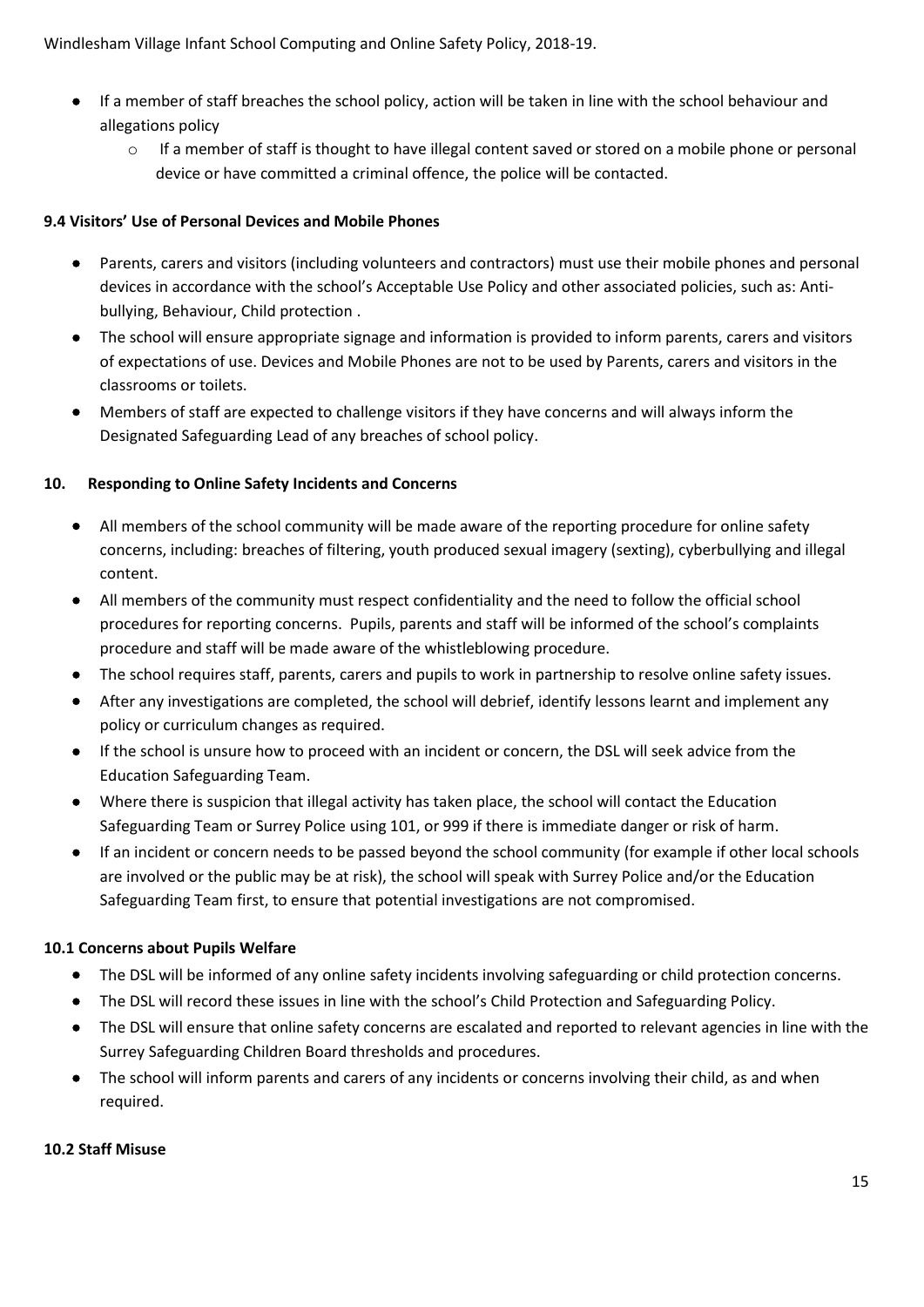- Any complaint about staff misuse will be referred to the Headteacher, according to the Allegations policy.
- Any allegations regarding a member of staff's online conduct will be discussed with the LADO (Local Authority Designated Officer).
- Appropriate action will be taken in accordance with the Behaviour Policy and Code of Conduct.

# **11. Procedures for Responding to Specific Online Incidents or Concerns**

# **11.1 Youth Produced Sexual Imagery or "Sexting"**

- Windlesham Village Infant School recognises youth produced sexual imagery (known as "sexting") as a safeguarding issue; therefore all concerns will be reported to and dealt with by the Designated Safeguarding Lead.
- The school will follow the advice as set out in the non-statutory UKCCIS guidance: 'Sexting in schools and [colleges: responding to incidents and safeguarding young people'](https://www.gov.uk/government/groups/uk-council-for-child-internet-safety-ukccis) an[d KSCB](http://www.kscb.org.uk/guidance/online-safety) guidance: "Responding to youth produced sexual imagery".

# **11.1.1 Dealing with Youth Produced Sexual Imagery**

- Given the age of our children and the measures in place to control pupil access to mobile devices, the risk of having to deal with this is dramatically reduced. However, in line with our Child Protection and Safeguarding Policy and procedures, staff have to assume "that it *could* happen here." If the school are made aware of an incident involving the creation or distribution of youth produced sexual imagery, the school will:
	- o Act in accordance with our Child protection and Safeguarding policies and the relevant Surrey Safeguarding Child Board's procedures.
	- o Immediately notify the Designated Safeguarding Lead.
	- o Store the device securely.
		- If an indecent image has been taken or shared on the school network or devices, the school will take action to block access to all users and isolate the image.
	- o Carry out a risk assessment which considers any vulnerability of pupil(s) involved; including carrying out relevant checks with other agencies.
	- $\circ$  Inform parents and carers, if appropriate, about the incident and how it is being managed.
	- o Make a referral to Specialist Children's Services and/or the Police, as appropriate.
	- o Provide the necessary safeguards and support for pupils, such as offering counselling or pastoral support.
	- o Implement appropriate sanctions in accordance with the school's Behaviour policy, but taking care not to further traumatise victims where possible.
	- o Consider the deletion of images in accordance with the UKCCIS: '[Sexting in schools and colleges:](https://www.gov.uk/government/groups/uk-council-for-child-internet-safety-ukccis)  [responding to incidents and safeguarding young people'](https://www.gov.uk/government/groups/uk-council-for-child-internet-safety-ukccis) guidance.
	- o Images will only be deleted once the school has confirmed that other agencies do not need to be involved; and are sure that to do so would not place a child at risk or compromise an investigation.
	- $\circ$  Review the handling of any incidents to ensure that best practice was implemented; the leadership team will also review and update any management procedures, where necessary.
- The school will take action regarding youth produced sexual imagery, regardless of whether the incident took place on/off school premises, using school or personal equipment.
- The school will not: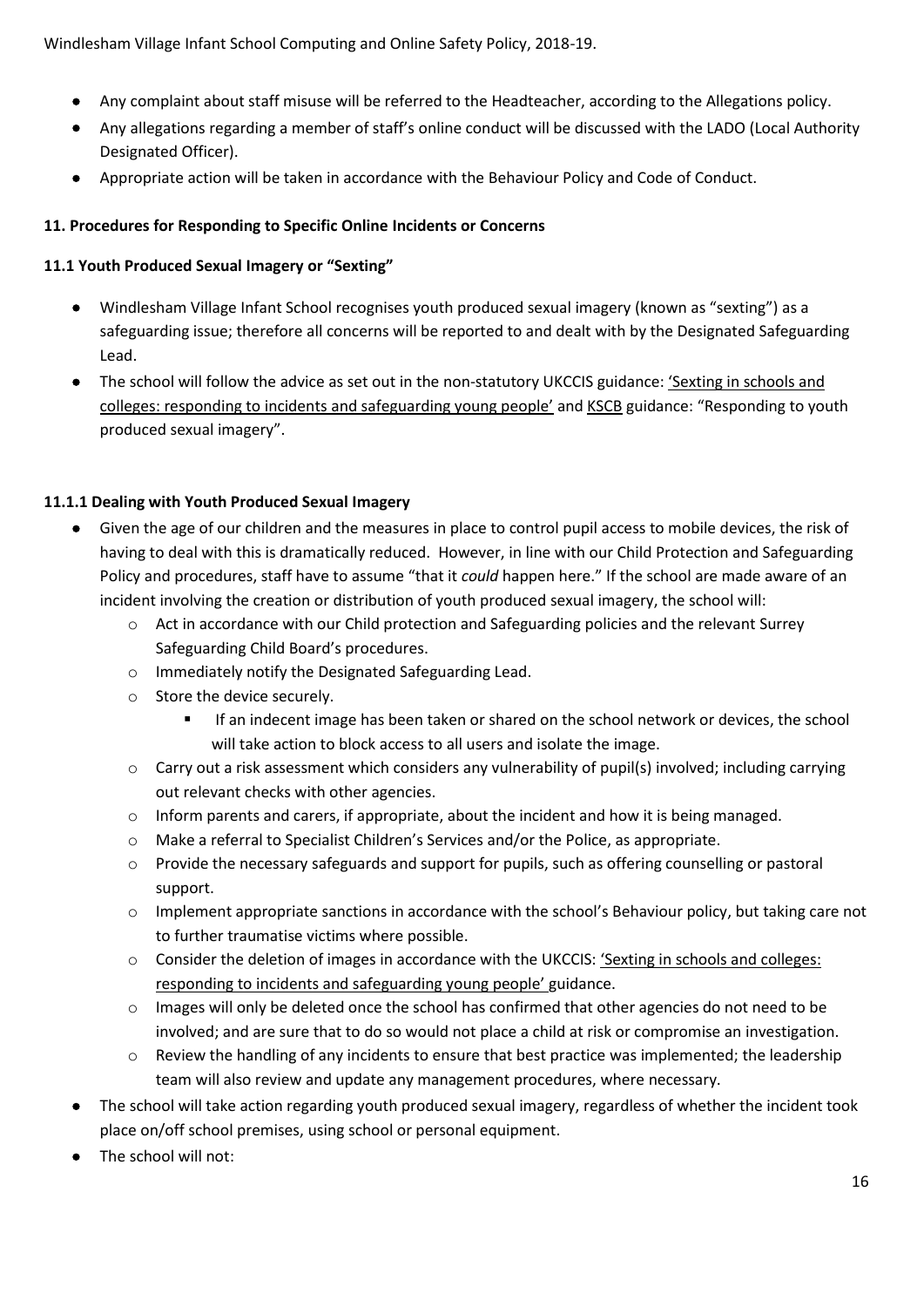- o View any images suspected of being youth produced sexual imagery, unless there is no other possible option, or there is a clear need or reason to do so. In this case, the image will only be viewed by the Designated Safeguarding Lead and their justification for viewing the image will be clearly documented.
- $\circ$  Send, share, save or make copies of content suspected to be an indecent image of children (i.e. youth produced sexual imagery) and will not allow or request pupils to do so.

## **11.2 Online Child Sexual Abuse and Exploitation**

- Windlesham Village Infant School will ensure that all members of the community are aware of online child sexual abuse, including: exploitation and grooming; the consequences; possible approaches which may be employed by offenders to target children and how to respond to concerns.
- Windlesham Village Infant School recognises online child sexual abuse as a safeguarding issue and, as such, all concerns will be reported to and dealt with by the Designated Safeguarding Lead.
- The school will implement preventative approaches for online child sexual abuse via a range of age and ability appropriate education for pupils, staff and parents/carers.
- The school will ensure that all members of the community are aware of the support available regarding online child sexual abuse, both locally and nationally.
- The school will ensure that the 'Click CEOP' report button is visible and available to pupils and other members of the school community.

#### **11.2. 1 Dealing with Online Child Sexual Abuse and Exploitation**

- If the school are made aware of incident involving online sexual abuse of a child, the school will:
	- o Act in accordance with the school's Child Protection and Safeguarding policies and the relevant Surrey Safeguarding Child Board's procedures.
	- o Immediately notify the Designated Safeguarding Lead.
	- o Store any devices involved securely.
	- o Immediately inform Surrey police via 101 (or 999 if a child is at immediate risk)
	- o Carry out a risk assessment which considers any vulnerabilities of pupil(s) involved (including carrying out relevant checks with other agencies).
	- $\circ$  Inform parents/carers about the incident and how it is being managed.
	- o Make a referral to Specialist Children's Services (if required/ appropriate).
	- o Provide the necessary safeguards and support for pupils, such as, offering counselling or pastoral support.
	- o Review the handling of any incidents to ensure that best practice is implemented; school leadership team will review and update any management procedures, where necessary.
- The school will take action regarding online child sexual abuse, regardless of whether the incident took place on/off school premises, using school or personal equipment.
	- o Where possible pupils will be involved in decision making and if appropriate, will be empowered to report concerns such as via the Click CEOP report : [www.ceop.police.uk/safety-centre/](http://www.ceop.police.uk/safety-centre/)
- If the school is unclear whether a criminal offence has been committed, the Designated Safeguarding Lead will obtain advice immediately through the Education Safeguarding Team and/or Surrey Police.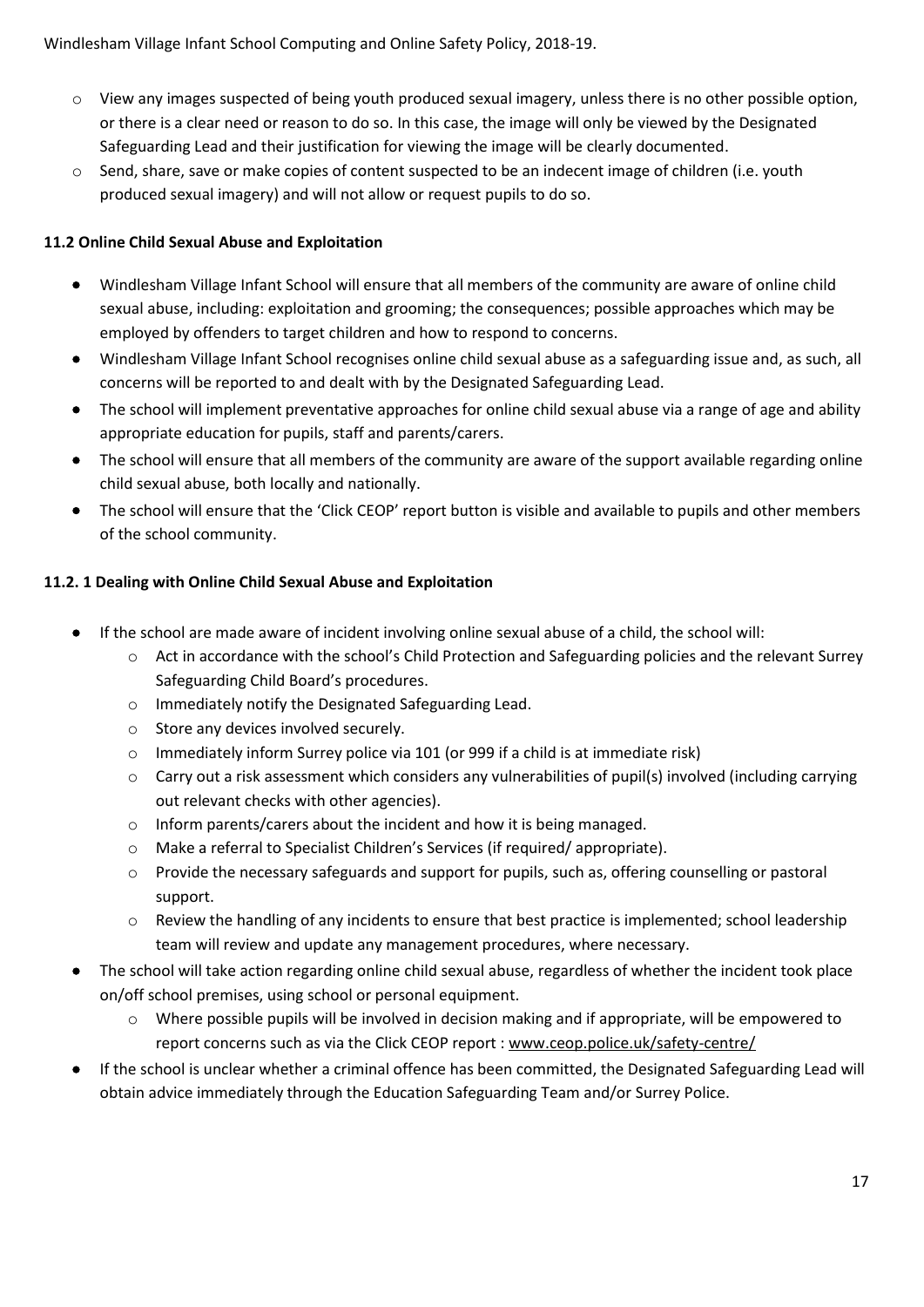- If the school is made aware of intelligence or information which may relate to child sexual exploitation (on or offline), it will be passed through to the MASH (Multi-Agency Safeguarding Hub) by the Designated Safeguarding Lead.
- If pupils at other schools are believed to have been targeted, the school will seek support from Surrey Police and/or the MASH first to ensure that potential investigations are not compromised.

# **11.3 Indecent Images of Children (IIOC)**

- Windlesham Village Infant School will ensure that all members of the community are made aware of the possible consequences of accessing Indecent Images of Children (IIOC).
- The school will take action regarding IIOC on school equipment and/or personal equipment, even if access took place off site.
- The school will take action to prevent accidental access to IIOC by using an internet Service provider (ISP) which subscribes to the Internet Watch Foundation block list and by implementing appropriate filtering, firewalls and anti-spam software.
- If the school is unclear if a criminal offence has been committed, the Designated Safeguarding Lead will obtain advice immediately through Kent Police and/or the Education Safeguarding Team.
- If made aware of IIOC, the school will:
	- $\circ$  Act in accordance with the schools Child Protection and Safeguarding policy and the relevant Surrey Safeguarding Child Boards procedures.
	- o Immediately notify the school Designated Safeguard Lead.
	- o Store any devices involved securely.
	- $\circ$  Immediately inform appropriate organisations, such as the Internet Watch Foundation (IWF), Surrey police or the LADO.
- If made aware that a member of staff or a pupil has been inadvertently exposed to indecent images of children whilst using the internet, the school will:
	- o Ensure that the Designated Safeguard Lead is informed.
	- o Ensure that the URLs (webpage addresses) which contain the suspect images are reported to the Internet Watch Foundation via [www.iwf.org.uk](https://www.iwf.org.uk/) .
	- o Ensure that any copies that exist of the image, for example in emails, are deleted.
	- o Report concerns, as appropriate to parents and carers.
- If made aware that indecent images of children have been found on the school devices, the school will:
	- o Ensure that the Designated Safeguard Lead is informed.
	- $\circ$  Ensure that the URLs (webpage addresses) which contain the suspect images are reported to the Internet Watch Foundation via [www.iwf.org.uk](https://www.iwf.org.uk/) .
	- o Ensure that any copies that exist of the image, for example in emails, are deleted.
	- o Inform the police via 101 (999 if there is an immediate risk of harm) and children's social services (as appropriate).
	- o Only store copies of images (securely, where no one else has access to them and delete all other copies) at the request of the police only.
	- Report concerns, as appropriate to parents and carers.
- If made aware that a member of staff is in possession of indecent images of children on school devices, the school will: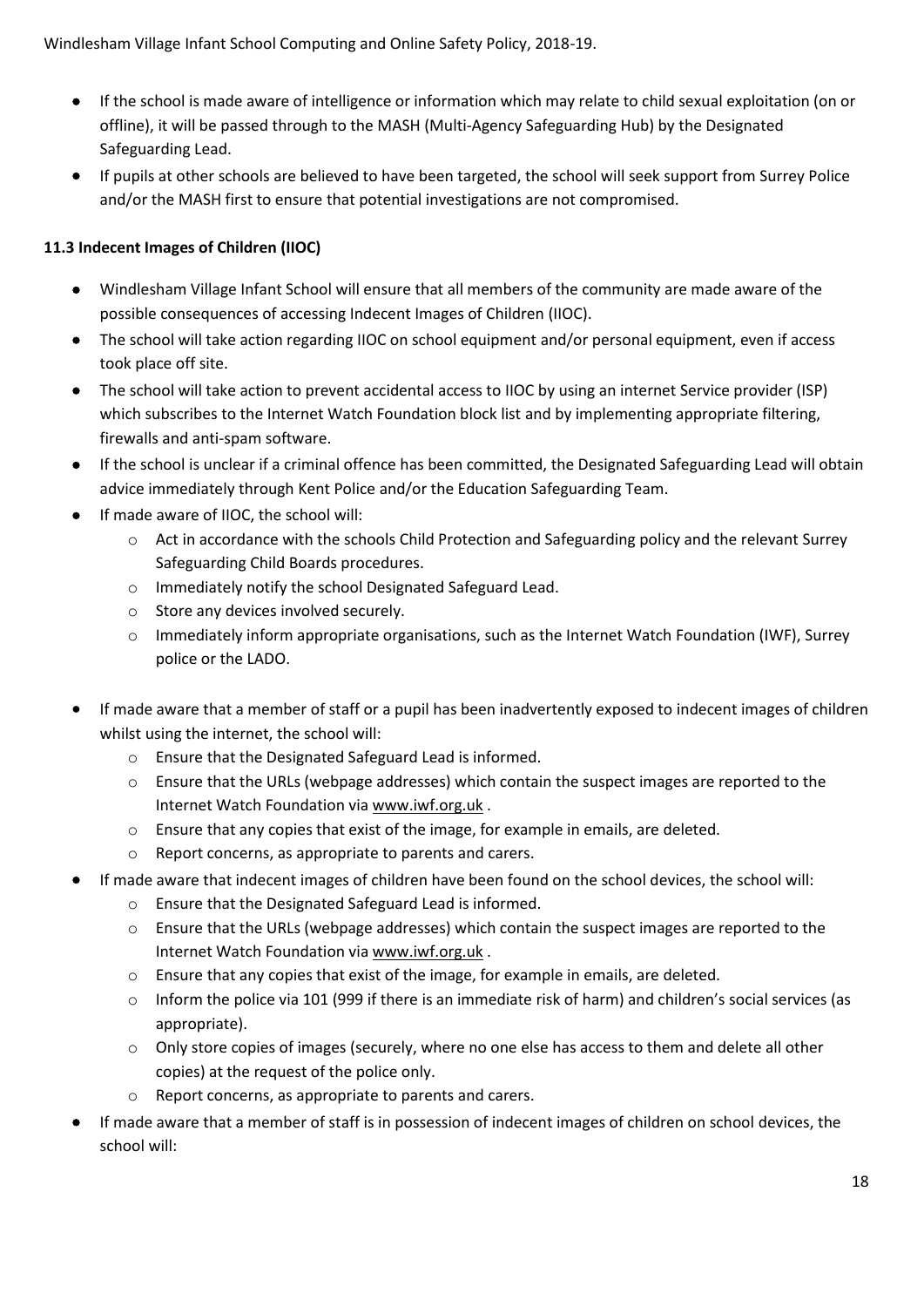- o Ensure that the headteacher is informed.
- o Inform the Local Authority Designated Officer (LADO) and other relevant organisations in accordance with the schools managing allegations policy.
- o Quarantine any devices until police advice has been sought.

# **11.4 Cyberbullying**

- Cyberbullying, along with all other forms of bullying, will not be tolerated at Windlesham Village Infant School
- Full details of how the school will respond to cyberbullying are set out in the Anti-bullying policy.

# **11.5 Online Hate**

- Online hate content, directed towards or posted by, specific members of the community will not be tolerated at Windlesham Village Infant School and will be responded to in line with existing school policies, including Anti-bullying and Behaviour.
- All members of the community will be advised to report online hate in accordance with relevant school policies and procedures.
- The Police will be contacted if a criminal offence is suspected.
- If the school is unclear on how to respond, or whether a criminal offence has been committed, the Designated Safeguarding Lead will obtain advice through the Education Safeguarding Team and/or Surrey Police.

# **11.6 Online Radicalisation and Extremism**

- The school will take all reasonable precautions to ensure that children are safe from terrorist and extremist material when accessing the internet in school.
- If the school is concerned that a child or parent/carer may be at risk of radicalisation online, the Designated Safeguarding Lead will be informed immediately and action will be taken in line with the Child Protection and Safeguarding Policy.
- If the school is concerned that member of staff may be at risk of radicalisation online, the Headteacher will be informed immediately and action will be taken in line with the Child Protection and Allegations policies.

# **12. Useful Links for Educational Settings**

If you are concerned about the safety of a child, young person or an adult you can contact our Multi-Agency Safeguarding Hub (MASH).

<https://www.surreycc.gov.uk/social-care-and-health/childrens-social-care/contact-childrens-services>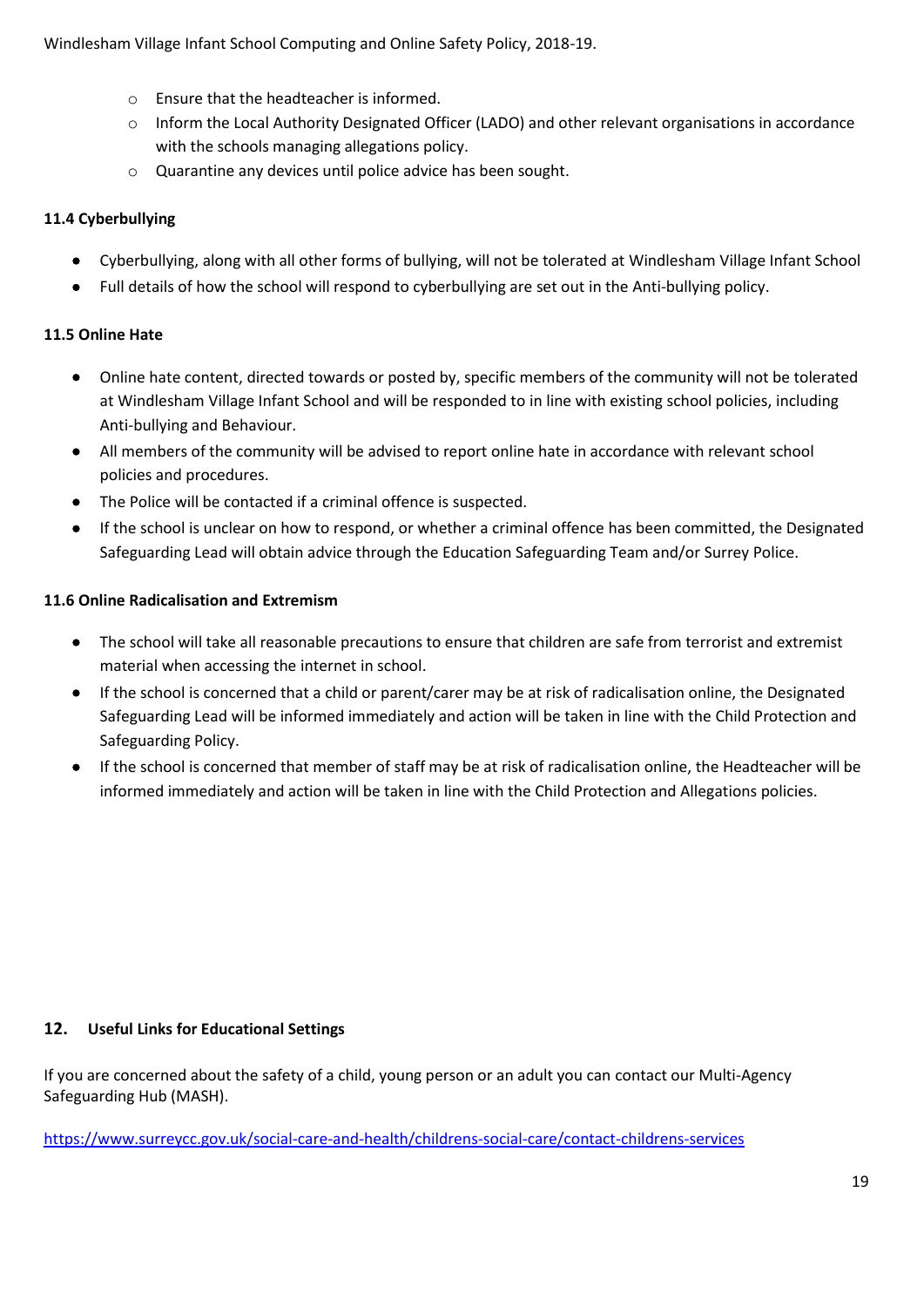The Multi-Agency Safeguarding Hub (MASH) responds to initial enquiries about children, young people and adults. The MASH is based at Guildford Police Station and combines Children's Service social workers, Adult's Service social workers, and health and police staff.

**Availability:** 9am to 5pm, Monday to Friday

**Phone:** 0300 470 9100 **Email:** mash@surreycc.gov.uk - emails are dealt with during normal office hours **Out of hours phone**: 01483 517898 to speak to our [emergency duty team.](https://www.surreycc.gov.uk/social-care-and-health/contacting-social-care/out-of-hours-social-care-contacts)

#### **KSCB:**

• [www.kscb.org.uk](http://www.kscb.org.uk/)

#### **National Links and Resources**

- CEOP:
	- o [www.thinkuknow.co.uk](http://www.thinkuknow.co.uk/)
	- o [www.ceop.police.uk](http://www.ceop.police.uk/)
- Childnet: [www.childnet.com](http://www.childnet.com/)
- Get Safe Online: [www.getsafeonline.org](http://www.getsafeonline.org/)
- Internet Matters: [www.internetmatters.org](http://www.internetmatters.org/)
- Internet Watch Foundation (IWF)[: www.iwf.org.uk](http://www.iwf.org.uk/)
- Lucy Faithfull Foundation[: www.lucyfaithfull.org](http://www.lucyfaithfull.org/)
- NSPCC: [www.nspcc.org.uk/onlinesafety](http://www.nspcc.org.uk/onlinesafety)
	- o ChildLine[: www.childline.org.uk](http://www.childline.org.uk/)
	- o Net Aware: [www.net-aware.org.uk](http://www.net-aware.org.uk/)
- The Marie Collins Foundation: [www.mariecollinsfoundation.org.uk](http://www.mariecollinsfoundation.org.uk/)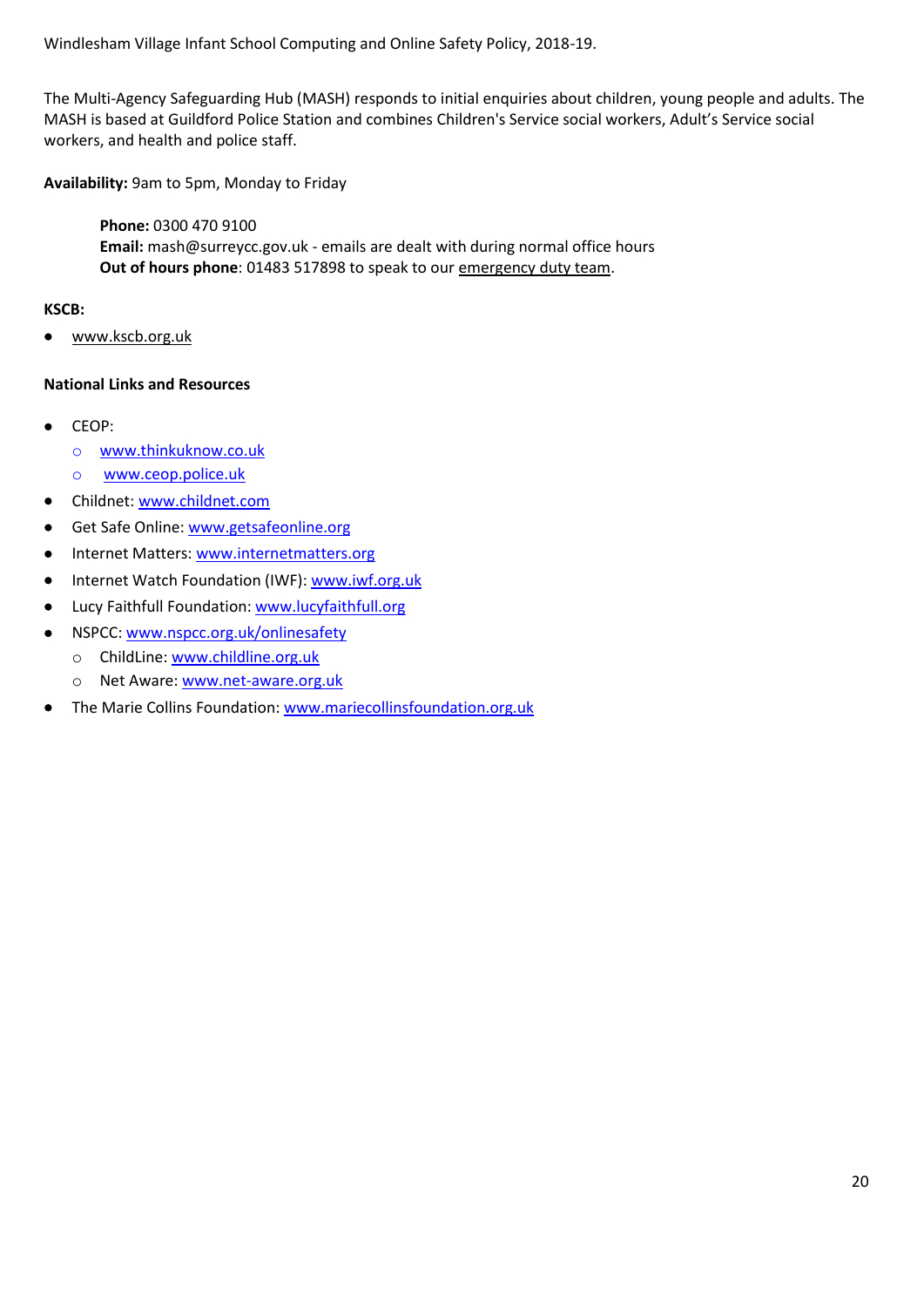# **Appendix 1**



**WINDLESHAM VILLAGE INFANT SCHOOL** 

# Think before you click



I will only use the Internet and email with an adult



I will only click on icons and links when I know they are safe



I will only send friendly and polite messages



If I see something I don't like on a screen, I will always tell an adult

| Class Name: |  |  |
|-------------|--|--|
|             |  |  |

Date: